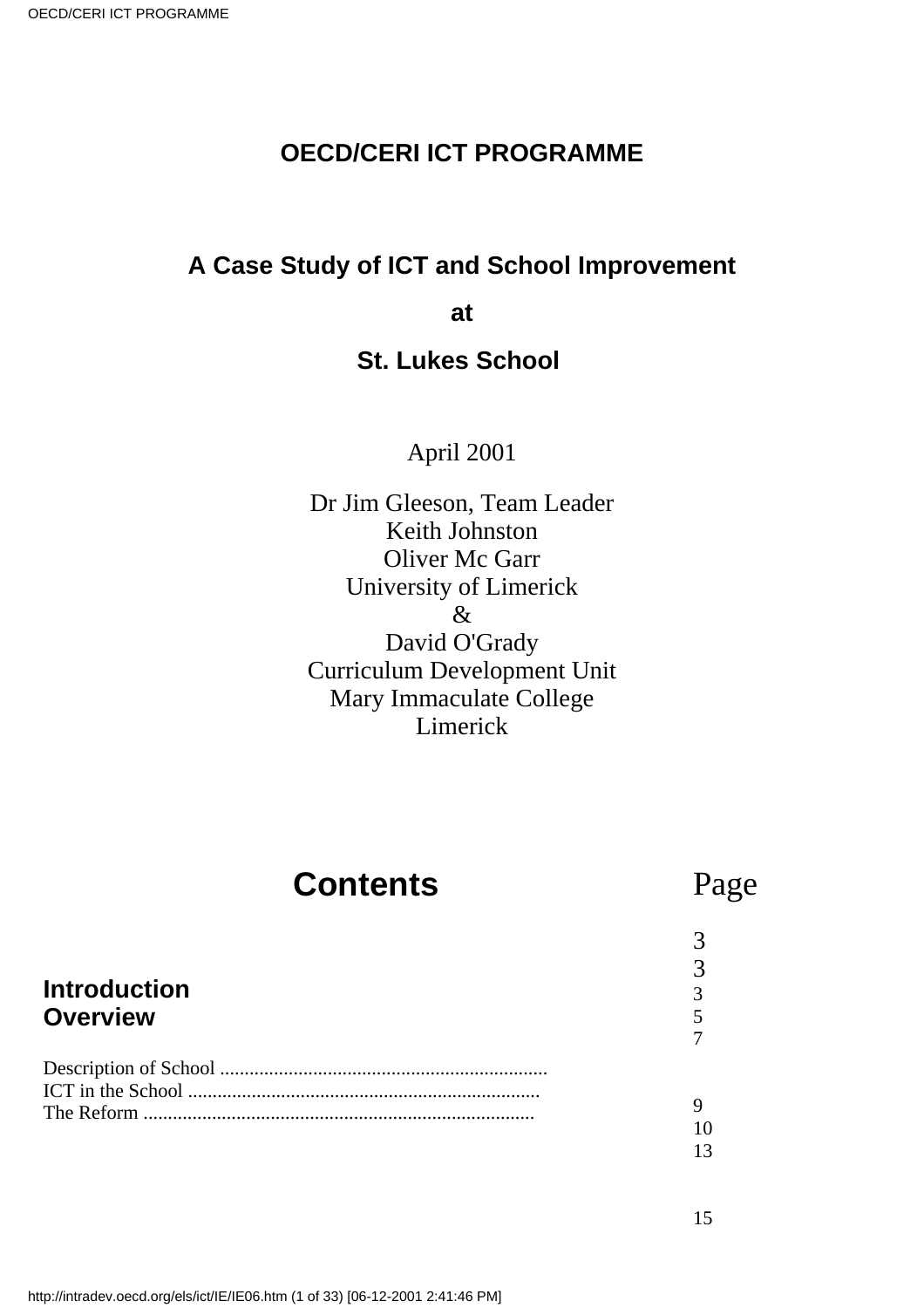| <b>The Past</b>    | 16 |
|--------------------|----|
|                    | 26 |
|                    |    |
|                    |    |
|                    |    |
|                    | 31 |
|                    | 32 |
|                    | 33 |
| <b>The Present</b> | 35 |
|                    | 36 |
|                    |    |
|                    |    |
|                    | 37 |
|                    | 40 |
|                    | 41 |

## **Hypotheses**

## **Projections to the Future**

| Appendix A Work schedule  |
|---------------------------|
| Appendix B Survey results |

## **Appendix C References**

# **Introduction**

The research for this case study was carried out in St. Luke School in January 2001. The research was carried out in accordance with the methodology outlined in pages 8 to 15 of the OECD/CERI workbook using interviews, questionnaires, classroom observations, and the collection of additional evidence from the school. The report focuses on the current school reforms and the role that ICT has played in these reforms as well as its overall use within the school.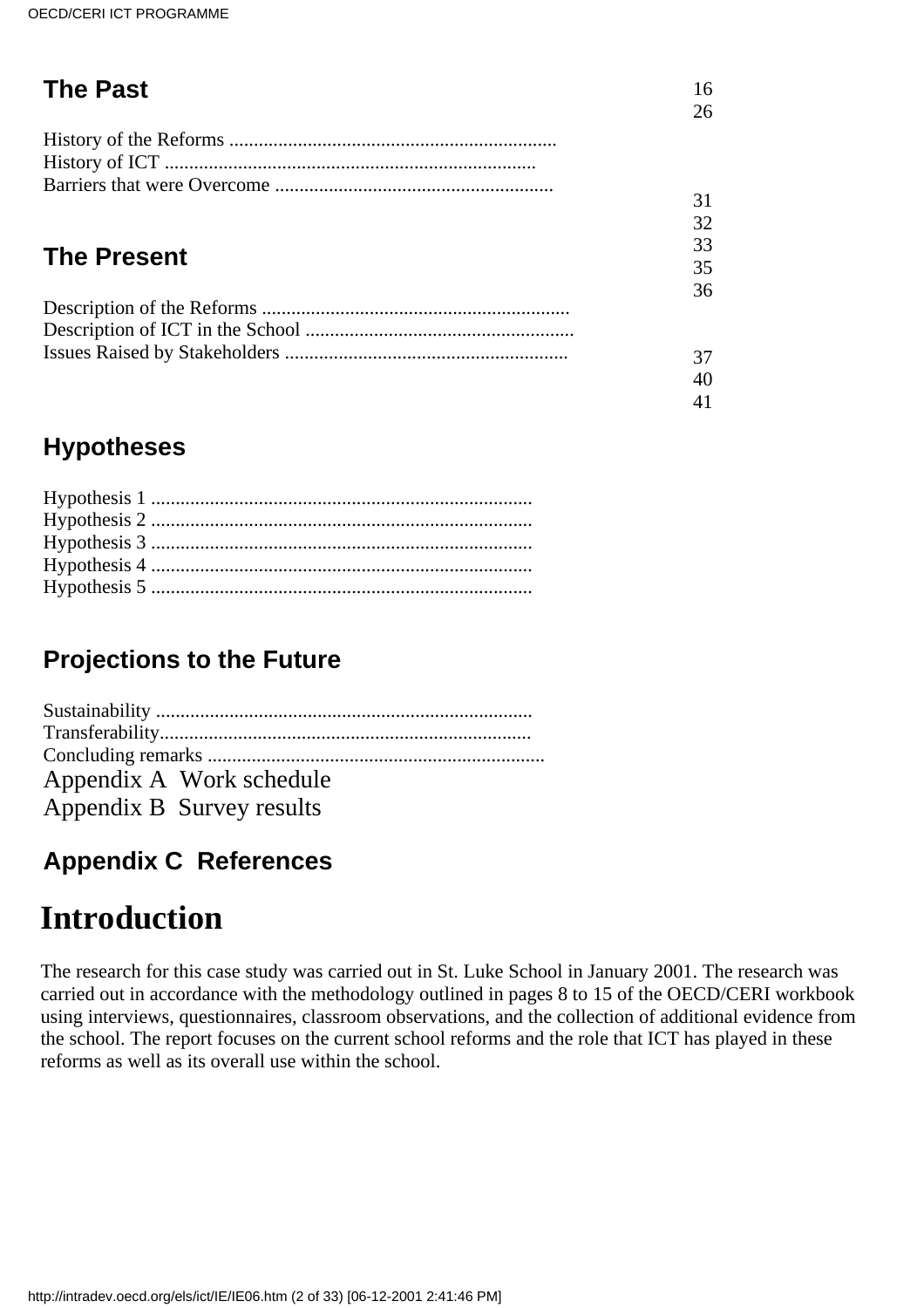# **Overview**

## **Description of the School**

St. Luke s is a Christian Brothers School with a population of 455 students and a staff of 37 teachers. It is situated in a provincial market town with a population of 6,000 which is the location for some manufacturing industry. The local economy benefits from agriculture and tourism. The Christian Brothers came to this town in 1862. The new school was built in 1970 and an extension was added in 1988.

The philosophy of the school, as stated in the school prospectus is as follows: *St Lukes is a Catholic school which:*

- *operates an open policy of admission*
- *promotes Christian values in a caring and safe environment*
- challenges students to reach their full potential by means of a balanced approach to work and *leisure*
- *promotes respect for oneself, for others and for the environment*
- *promotes a sense of pride in the school by encouraging staff, students and parents to participate in relevant school activities and decisions*
- Seeks to develop every aspect of the well-being of its students physical, social, spiritual and *intellectual*

The school has a Students Representative Council, a Pastoral Care system based on a system of Class Heads and a Sixth-year liaison group which acts as a support for First Years and helps them to adjust to their new environment. All students are required to wear the school uniform and one of the Special Duties teachers is responsible for implementing this policy. Hurling is the dominant sport in the region and in the school. The School Band, which has made a number of records and has performed at festivals throughout Ireland as well as in France and Germany, is drawn from the pupils of the adjacent primary school as well as St. Lukes.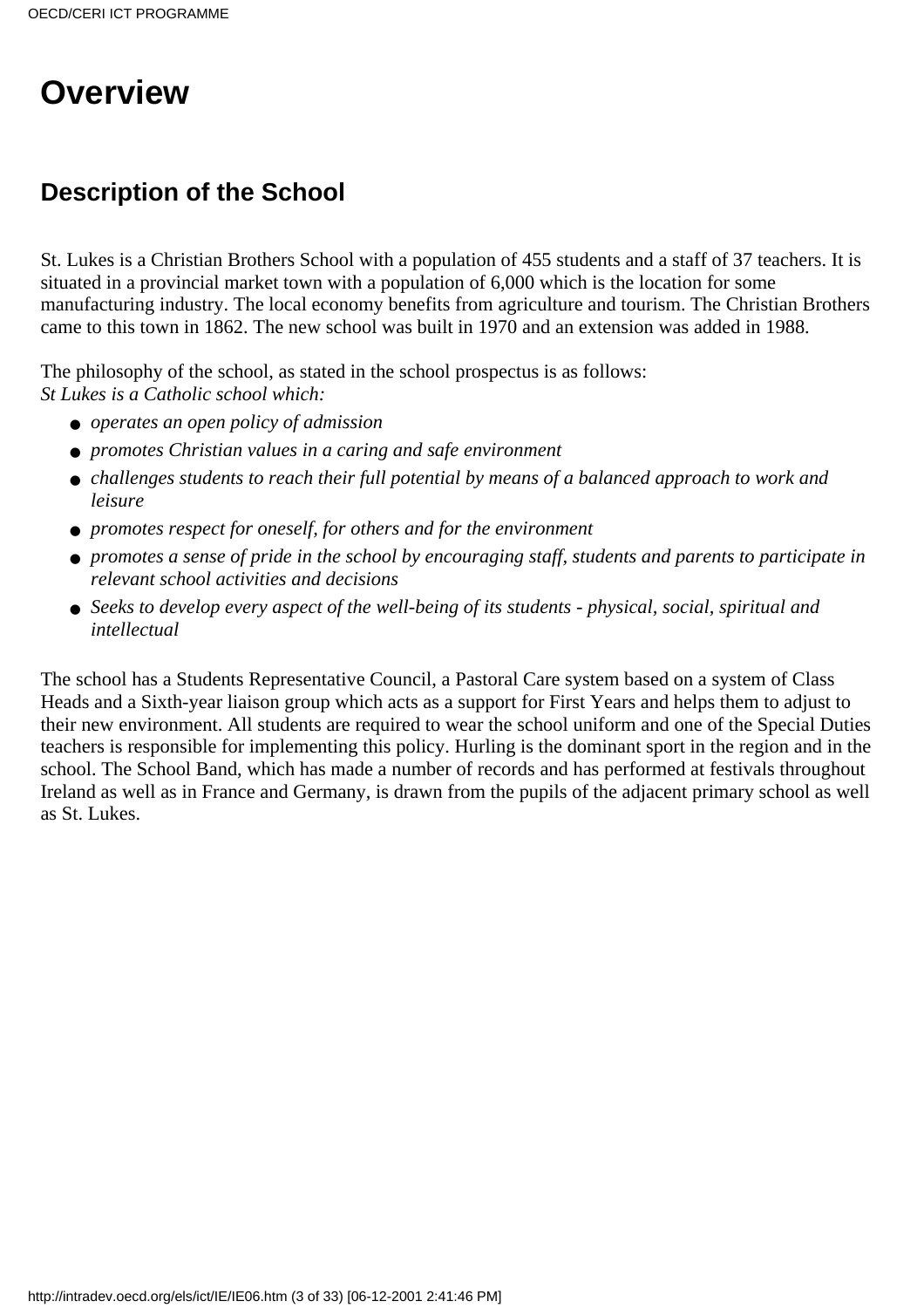

Typical of boys secondary schools (Hannan, 1987), St. Luke s places a strong emphasis on achievement in the academic subjects, with over eighty per cent of its graduates progressing to third level. The dominant concern with covering the syllabus content and with examination success was reflected in the teachers and parent interviews. As one parent put it, the main emphasis of the school is academic because of the points system [for entry to third level]. That s the number one thing... everything has to be geared to exams in this country.

There is normally one staff day each year when external speakers are invited in to deal with topics such as Multiple Intelligence and Educational Psychology. The school s involvement with Department of Education and Science (DES) curriculum developments began in the mid nineties with the introduction of the Transition Year Option (TYO) and the Leaving Certificate Applied (LCA). The Deputy Principal has been deeply interested in ICT since the early eighties.

Like many religious-run schools today, there are no longer any Christian Brothers on the teaching staff. There is an active Parents Council which helps with fundraising and with organising mock interviews for Leaving Certificate pupils. The prospectus states that the important role of parents in the life of the school is reflected in an active Parents Representative Council, a Home-School Liaison system and regular meetings with parents, including formal Parent-Teacher Meetings. There are four parents on the schools Board of Management, two of whom are nominated by the trustees and two by the parents.

The atmosphere in the school is calm and business-like and the members of the research team were made to feel very much at home and received every possible co-operation from all members of staff. The building and grounds are well kept and the rooms are bright and clean. Photographs of Leaving Certificate class groups from previous years are displayed around the school along with the county hurling team and some school teams. No displays of students work were noted.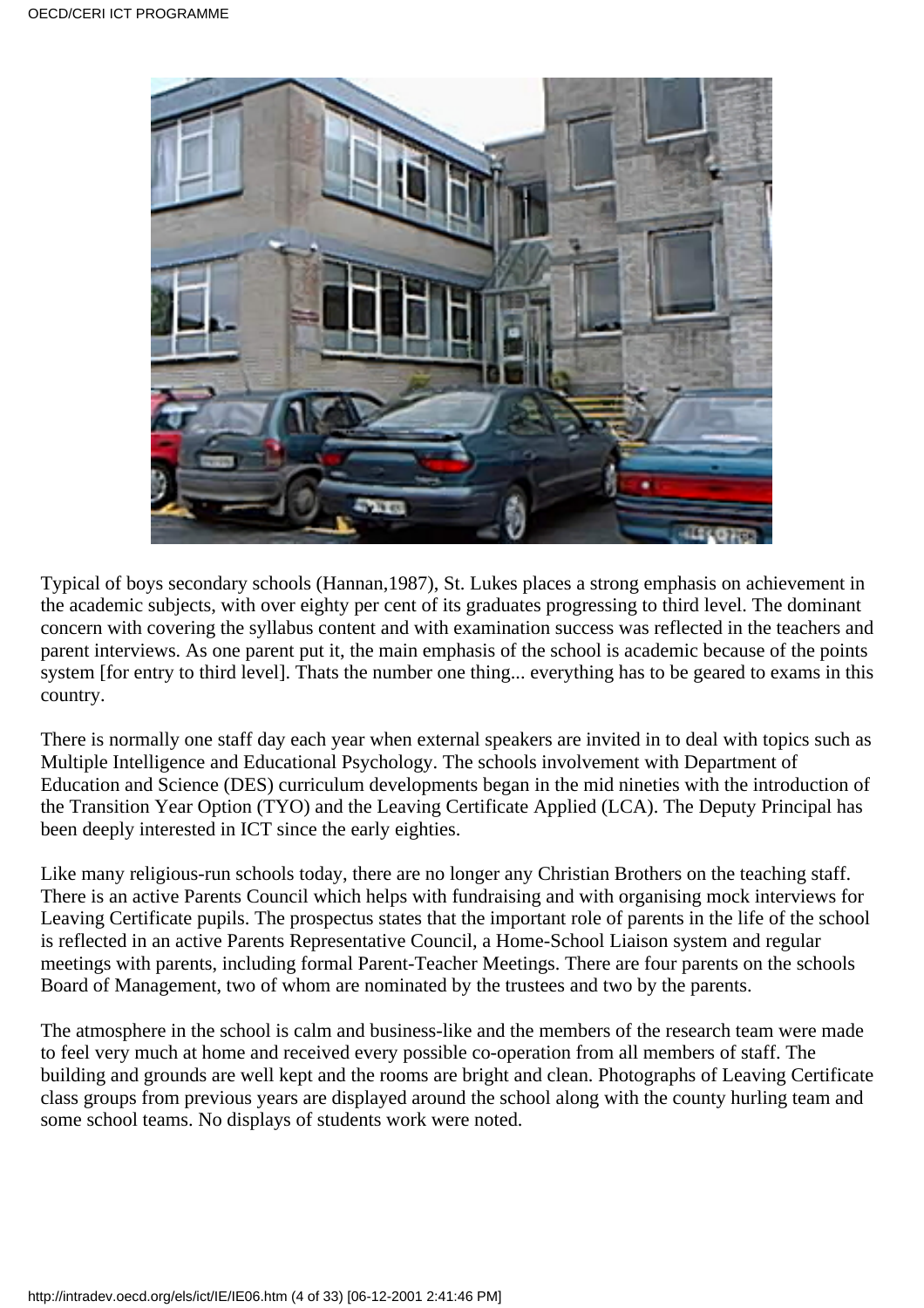## **ICT in the school**

ICT developments at St. Luke s have been driven by the Deputy Principal and, to a lesser extent, by the teacher with responsibility for Special Educational Needs (SEN). The use of laptops with the Leaving Certificate Applied class and two first year groups distinguishes the school from other Irish post-primary schools.

The school computer room contains sixteen networked iMacs, giving a ratio of approximately one computer to every twenty five students when the students who have laptops have been excluded. The computer room is scheduled for use by first, second and fifth year classes as well as Transition Years.



There are two SIP projects in the school under the auspices of the national initiative, *Schools IT2000*. Each of the fifteen Year 2 LCA students was given an Apple Laptop (iBook) computer around Easter, 2000. These machines will be passed on to next year s LCA (year 2) class when the current class graduates. Under the second SIP project the whole school has been networked with airport technology and provided with Phase 1 and 2 training for teachers, ICT training for parents, educational software, two data projectors, a printer and scanner, DVD equipment and an iMac for the staff room. Most of the twenty four students in each of two of the four first year classes in the school have purchased iBook laptops, often with the support of the local Credit Union. At the time when the research was being undertaken these students were bringing their laptops to school on Wednesdays. This has subsequently been extended to include Fridays as well at the insistence of the students. Full internet access is available on the school airports for laptop users as well as in the school computer room and staff room.

The school does not have technical support in any subject area. In the case of ICT such support is provided by the Deputy Principal - most problems I can fix, myself. He is supported by some other members of staff and by a locally based retail company whose representatives come out at a moment s notice when there s something that he can t cope with. This company has also given the staff training sessions without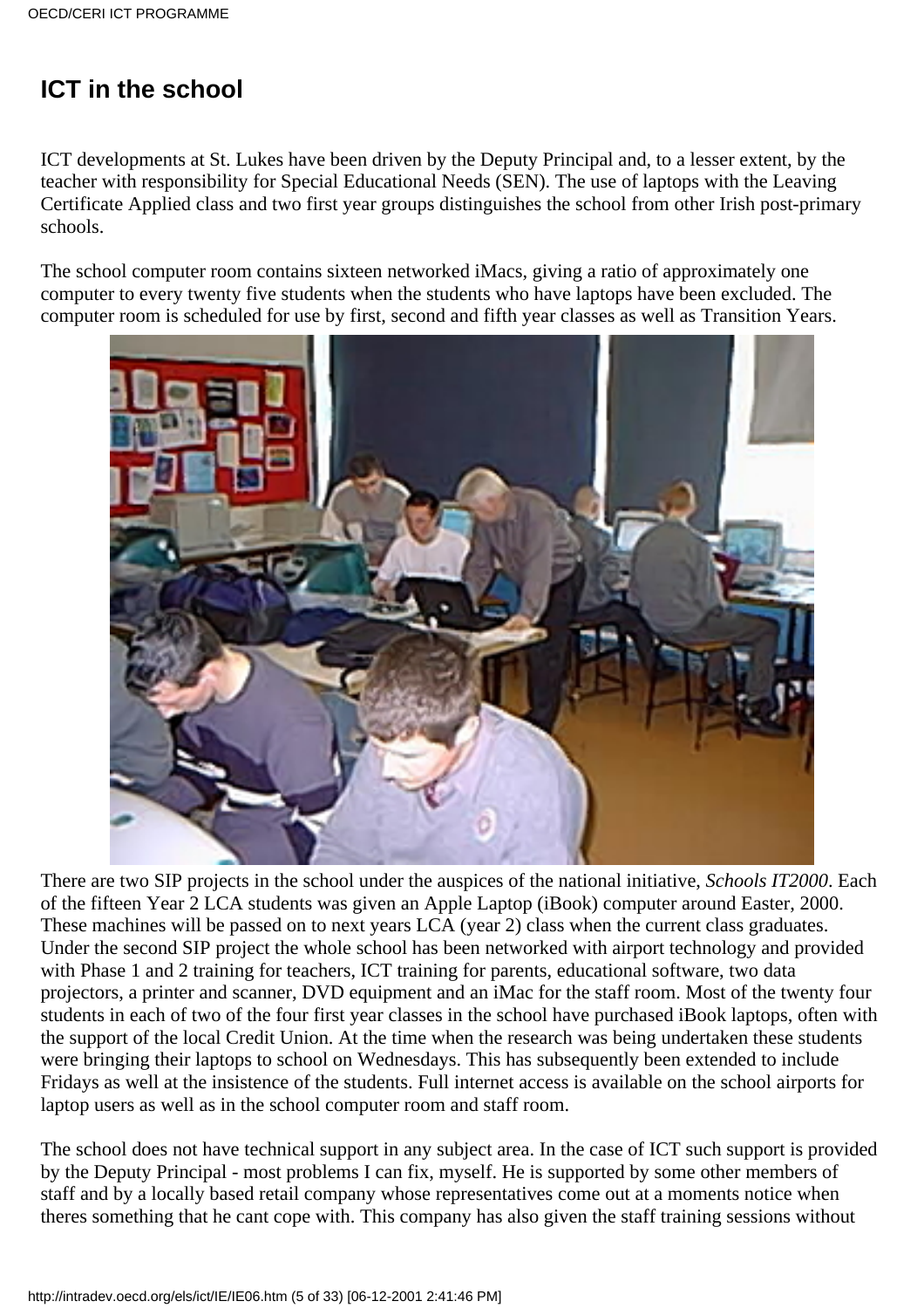any pay.  $[1]$  One of the main problems faced by the school is the Apple policy whereby, if a machine is under guarantee, it has to go back directly to Apple themselves - that means going back down to Cork, and then across to Holland, then back to Cork and then back up here. The whole process takes five weeks and is seen by the Deputy Principal as a nightmare scenario. The co-ordinator of the LCA SIP project feels that the school could do with a full-time technician. Another teacher who helps out with maintenance believes that the staff are playing catch up all the time, we would need a half day a week of technical support. Related issues which arose included problems with the internet, the need for an ISDN line and additional airports as well as ongoing printer problems. The zip drive used for the administration package is backed up once a week. Student material is currently stored on the school server. It is hoped to install a tape backing system.

## **The Reforms**

The main school improvements identified by interviewees were as follows:

- 1. Increased levels of staff participation in school decision making. This development must be located in the context of a religious owned school where, until relatively recently, the Christian Brothers, as the trustees, would have taken responsibility for the running of the school and the role of the lay staff was confined to teaching. The emphasis on staff involvement and decision-making and on caring for less-academic pupils is broadly attributed to the second last religious principal (who will be referred to as Brother Murphy for the purpose of this report). The current principal described him as very caring ... he moved from streaming to mixed-ability classes and the extension was built in his time. The current principal, who is the first lay person to fill the post, was a member of the staff of the school when these ideas were introduced and he has taken them on board enthusiastically.
- 1. Another reform attributed to Brother Murphy is that levels of support for pupils with learning difficulties have increased - the main improvement is that we are catering for wider abilities. The SEN teacher felt that the main improvement is that we are more caring for wide abilities. The school prospectus contains the following statement in relation to learning support:

*[St. Lukes] CBS has adopted a whole school approach designed to cater for the needs of all its students. Learning support is offered through a co-ordinator, a full-time remedial teacher, two resource teachers and a back-up team of teachers. Resources include computers and the latest software.*

The only other mentions of computers in the prospectus occur when Information Technology is mentioned as part of a long list of subjects at junior and senior cycle and under school facilities where the existence of computer rooms is mentioned.

1. The introduction of Transition Year and the Leaving Certificate Applied (LCA) was also identified as an improvement in the school. Transition Year was first offered in 1996 when the programme became available nationally[.\[2\]](http://waldorf.eds.udel.edu/oecd/report/cases/IE/St.Luke/IE06.html#fn2) While problems were experienced in the early years it is felt that the programme has been improving year by year in the school. The programme is described as being still a minority interest...25% are opting for it.. mostly younger, brighter pupils with the more enlightened parents (teacher interviewee).

The LCA was introduced in 1997 because it opens up an avenue for the weaker lads.. they end up with a qualification and they get a lot of work experience (Co-ordinator). This was a logical progression for students with learning difficulties and Special Educational Needs. There were 24 students in the first two LCA classes. This was found to be unsatisfactory by the staff who put their foot down with the result that class size was reduced to 15 in 1999. This includes two students with very special educational needs, one because he has Downs Syndrome, another with cerebral palsy. There was a widespread belief that the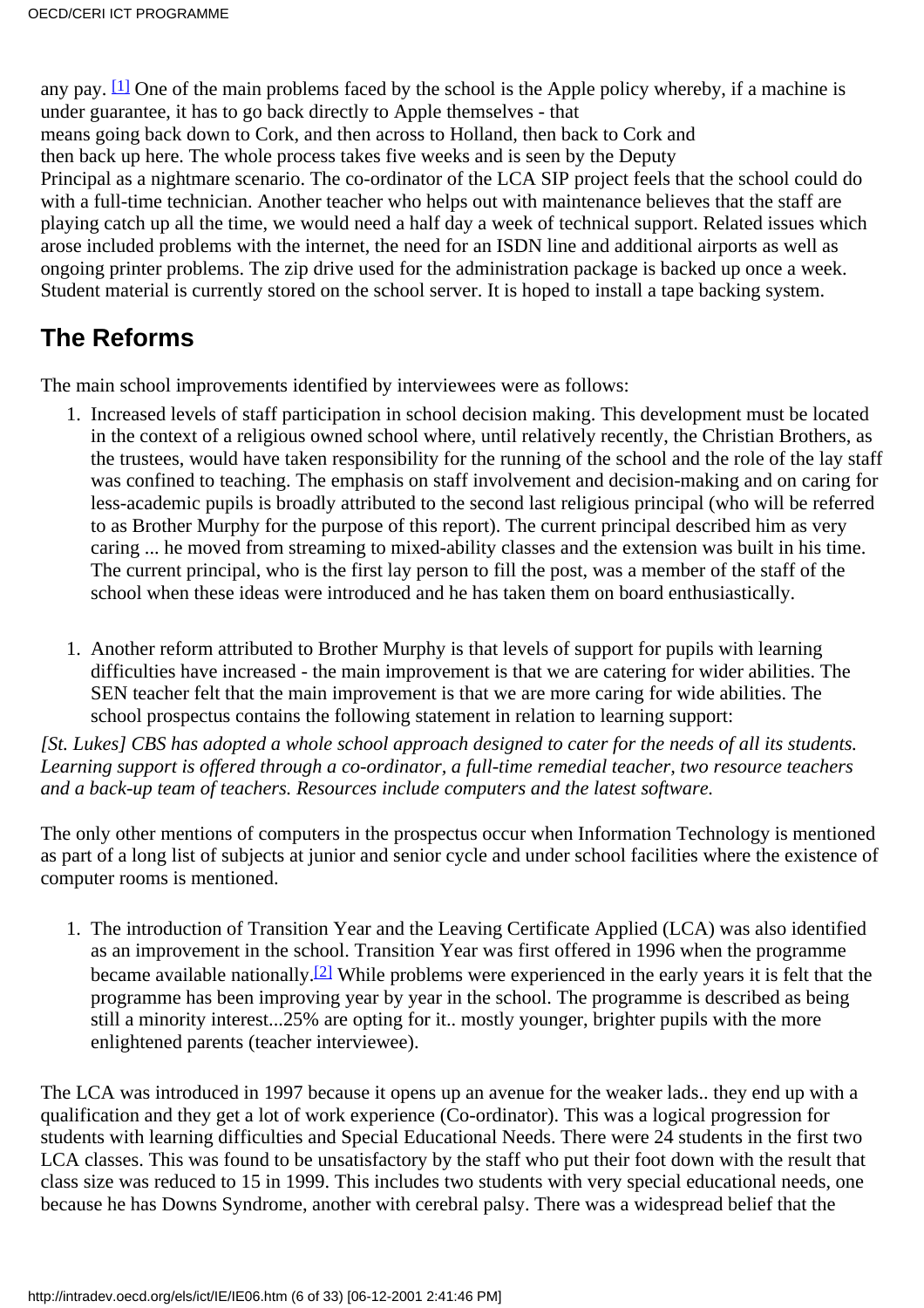LCA helps to retain students. It would appear that both of these reforms are there to stay.

1. The laptop projects with the LCA and two first year classes have taken place independently of the above improvements. ICT has become a key part of the LCA programme. There is also some use of ICT in the context of TYO involving Desk Top Publishing. Computers feature very strongly on the school promotional video and, according to a teacher interviewee, this is used as a selling point with parents at a time when we have to compete for pupils. The history and future of these improvements will be dealt with in the following section.

Other improvements mentioned by staff at St. Luke s included:

- $\emptyset$  the wider range of subjects available to fifth year students;
	- the introduction of a school discipline system which revolves around a Year Head system;
	- some interviewees saw school improvement in terms of student performance in state examinations while one teacher was anxious to stress that innovation does not necessarily mean improvement.

# **The Past**

### **History of the reforms**

As has already been stated, the former principal, Brother Murphy, is given credit for introducing the democratisation process and the increased focus on caring for students of lower academic ability. The Special Needs teacher has played an important role in the implementation of the latter reform. Both reforms have clearly been supported by succeeding principals as well as the teaching staff of the school.

Both TYP and the LCA were introduced while the last principal was in office. The LCA was seen as a logical corollary of the increased care for students who experienced learning difficulties. Teachers participating in both initiatives have had the support of the relevant national support services which operate under the aegis of the In-Career Development Unit of the DES.

## **History of ICT**

The Deputy Principal has been a longtime proponent of computer use in his school. What he referred to as his love affair with computers began in the early eighties when he went to a meeting of the Irish Mathematics Teachers Association and was shown a Commodore Pet working on solving a cubic equation by evaluating the different values of x. Having gone out to purchase a Commodore he came home with an Apple as a result of some persuasive sales talk.

The school couldn t afford a computer at the time so he brought his own Apple to school and taught classes in Basic, with an emphasis on Mathematics. On the basis that in those days you nearly had to be a Mathematician to know anything about computers, he feels that Maths teachers more than any other group saw the potential of computers. He believes that the first teachers to promote ICT were responsible for training the people who started the Celtic Tiger ... these were the kids who went on to do IT in a more sophisticated way after they left school. The Deputy Principal sees the SIP projects as critically important to the promotion of ICT - without SIP I don t think we would have got anywhere because we wouldn t have had the money, the official acknowledgments, the interest.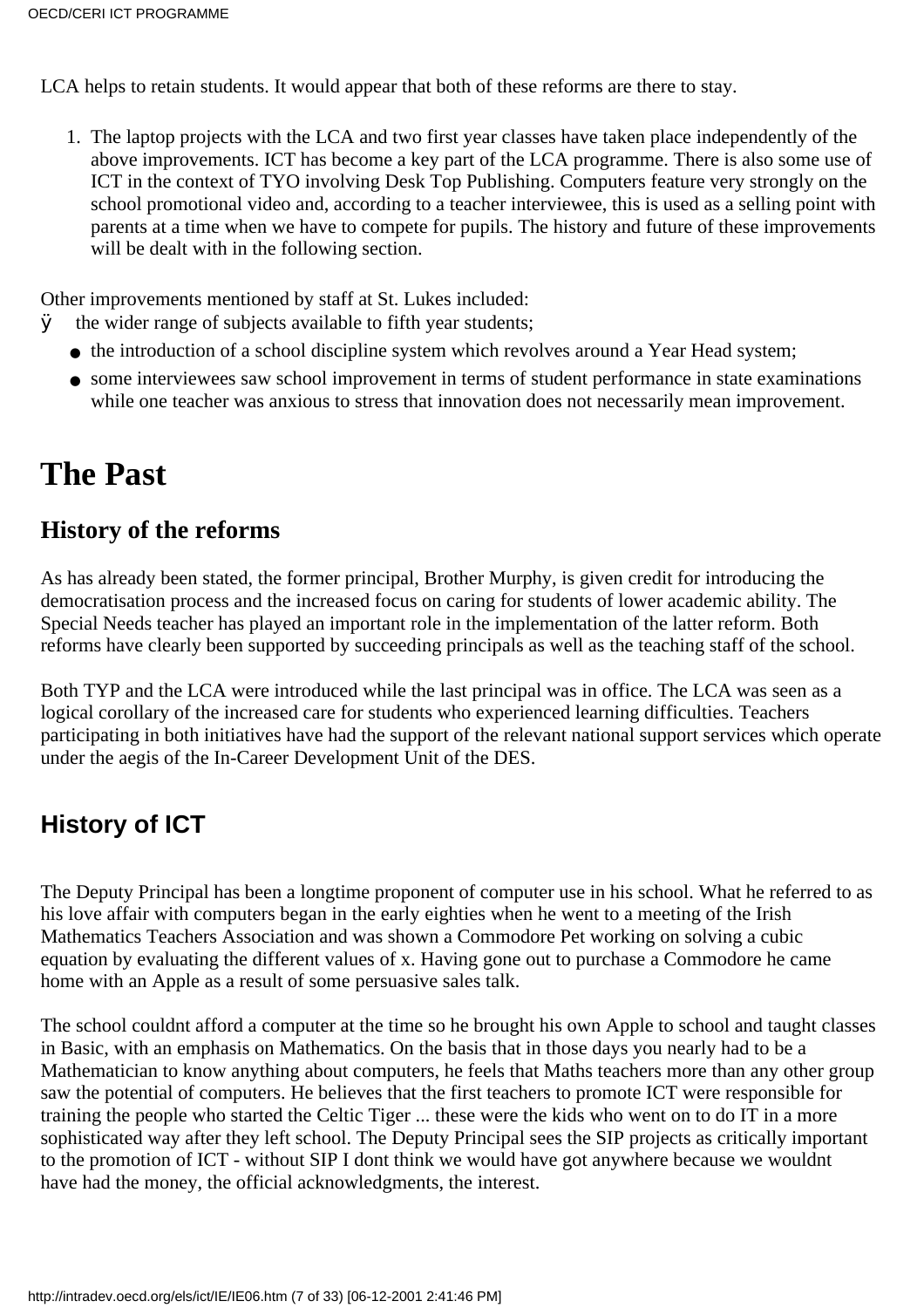The first of the two SIP projects at St. Luke s - the LCA project - was the brainchild of the SEN teacher. Through her involvement in Mol an óige<sup>[3]</sup> she had been to visit a special project for disadvantaged youth at Ponty Pridd College<sup>[\[4\]](http://waldorf.eds.udel.edu/oecd/report/cases/IE/St.Luke/IE06.html#fn4)</sup> in Wales which was heavily dependent on ICT. This gave her the idea for the LCA laptop project, with the result that she applied for SIP funding, more in hope than in confidence, to test the efficacy of IT as a teaching tool. The third cohort of LCA students was in place at the time and teachers who had taught all cycles and had experienced the difficulties involved felt that a new approach should be considered.... we felt that IT in general, and portable technology in particular, would benefit the boys and would offer a different approach to a course, which has a strong orientation towards production of research work presented in folders.

Under the auspices of SIP the whole LCA class and some of the teachers made what was seen as a very worthwhile trip to Ponty Pridd College. The St. Luke s boys were astounded by the workshop approach of the students [whereby] the course tutors, in conjunction with a small group of programmers, devised worksheets in each area of study using only a word-processing package. These were completed by the students in their own time. As a follow up, the Welsh teachers came to St. Luke s to give a weekend course on topics such as PowerPoint to the whole staff.

The first time that other teachers at St. Luke s were required to use ICT was when the school became involved in an EU funded COMENIUS project for language teaching that necessitated contact with other schools in Paris and Italy. While much of this involved fax transmission, email was also used.

The Deputy Principal (who was also the ICT co-ordinator) was the inspiration for the second SIP project, the first year laptop project. He sees this initiative as having many advantages -it has got publicity [for the school] in a period when school populations are falling and schools are competing for students [that] is no bad thing. It has got us funding from local industries, which is something the schools actually need. It certainly has helped various students into the right career paths .. they have no problems at all in acquiring career information on the Internet. Staff development for both initiatives has overlapped insofar Phases 1 & 2 of IT2000, which focus very much on basic applications, have been provided in the school.

There was a generally critical reaction on the part of teachers and parents to the circumstances in which the first year laptop initiative was introduced at St. Luke s. As a member of the Board of Management (BoM) recalled, it was sold to the kids first.. they came to the national schools and told all the kids that they were going to have laptops, which sounded wonderful. During the summer we were told the price, which was very expensive. The Board of Management was not consulted, the parents were not consulted.

Nonetheless, several teacher interviewees saw a certain inevitability about the introduction of computers to the school curriculum. For example, the co-ordinator of the LCA SIP project commented that children take it for granted, they are growing up with it.. quite a lot of them watch TV in the morning before they come to school .. youre trying to compete with that, they all have some element of IT in their lives. The school principal spoke of the importance of computer knowledge for people when they go to work if you want kids to fit in after they leave school and college.. there s no modern business that doesn t have computers in some shape or form. A Language teacher commented that this is the way the world is going at the moment. The teacher with responsibility for SEN feels that you have to move on with the world. I did a course because I felt that the pressure was coming from the world... you couldnt be in education without knowing something about computers. A teacher of Science and Maths stated that we have to keep up to date, to keep informing ourselves... we are exposing the young lads to something they need to know about, they re all going to walk into. They need to know computing

Parent interviewees also saw a certain inevitability about the use of computers at post-primary:

• by the time they get to third level there s no time for learning computers, they have to be able to use them because time is so precious.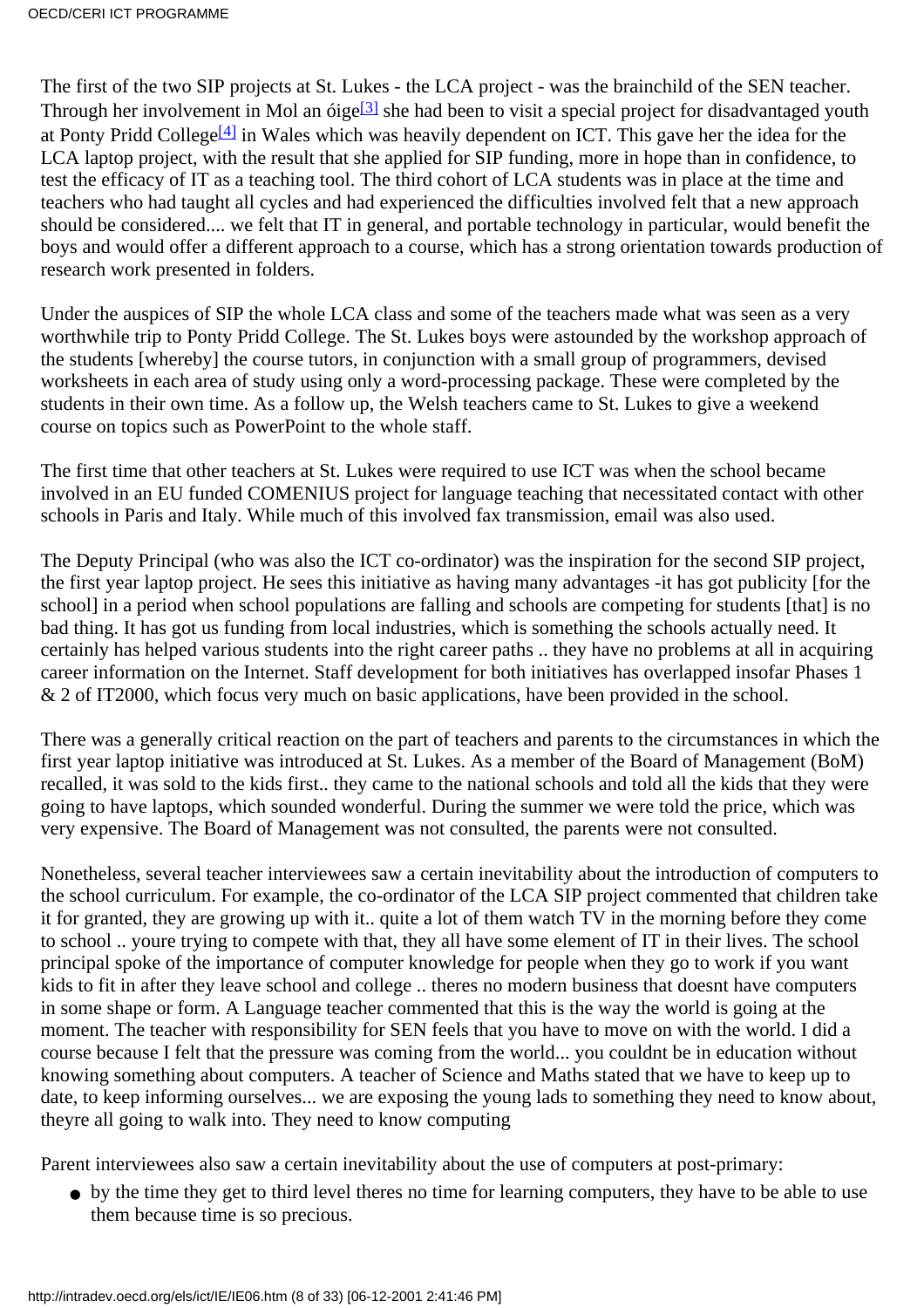- it s important that they are well educated to meet the needs of third level and take whatever life throws at them. They have to know about [computers] at third level.
- they are thinking ahead, they dont want to be left on the sidelines
- no matter what job they are going to be there... kids will learn about the net

In summary, ICT developed at St. Luke s from two distinct perspectives - the mainstream, as represented by the Deputy Principal with his lifelong interest in computers and Mathematics, and the SEN area which had been developing since Brother Murphy prioritised it during the eighties. The support of SIP has been vital in the case of both developments. Very different strategies were employed in the introduction of each initiative. While parent and teacher interviewees sensed a certain inevitability about the onset of ICT in schools, the issue of consultation has been problematic in the case of the first year laptop initiative but not in the case of the LCA.

### **Barriers that were overcome**

Some of the main barriers to the various reforms at St Luke s include

- Until the onset of *Schools IT2000* and SIP, the absence of resources constituted a major barrier to the use of ICT in Irish schools. As the deputy principal put it: the main problem all the time until NCTE was created was finance... I dont think we would have got anywhere, because we wouldn t have had the money, we wouldn t have had the official acknowledgments, we wouldn t have had the interest. SIP has been crucial... the next problem, and it s probably related to the money, was an insufficient number of machines.... So in the early days you either taught programming or you weren t using ICT at all, there was no other way to get involved. He reflected the views of other colleagues when he identified the current problems in terms of teachers lack of security or lack of confidence in their ability. They know much more than they think they know... they keep being afraid children know more than them.
- While the SIP project provided the infrastructure for wireless ICT in the school, several of the first years would not have been able to afford to purchase their own laptops without the assistance of the local Credit Union which provided special loans to parents who wished to purchase laptops for their children.
- The provision of *Schools IT2000* training courses in the school has ensured that teachers are well prepared in the application of some of the basic skills of ICT.
- It emerged during the interviews that there was a strong sense of a lack of incentives for teachers to become involved in ICT:

*not all teachers have computers at home. And to learn to use ICT properly you need that ... there are no concessions on either tax relief or on any sort of financial inducement to help teachers purchase computers... the training must be done in the teachers own time... with the exception of the NCTE, which of course is marvelous.*

Yet, according to the teacher survey, two thirds of the respondents had a home computer and one third of these used it several times a week or more. Certain incentives for teachers to purchase computers and software were subsequently built in to the Labour Court s package in its attempts to resolve the pay dispute between the ASTI and the government. This package has since been rejected in a ballot of all ASTI members.

There are some significant barriers to the use of ICT at St. Luke s which have yet to be resolved. These include staff and parent resistance to the first year laptop project; the emphasis on content coverage in the context of the state examinations.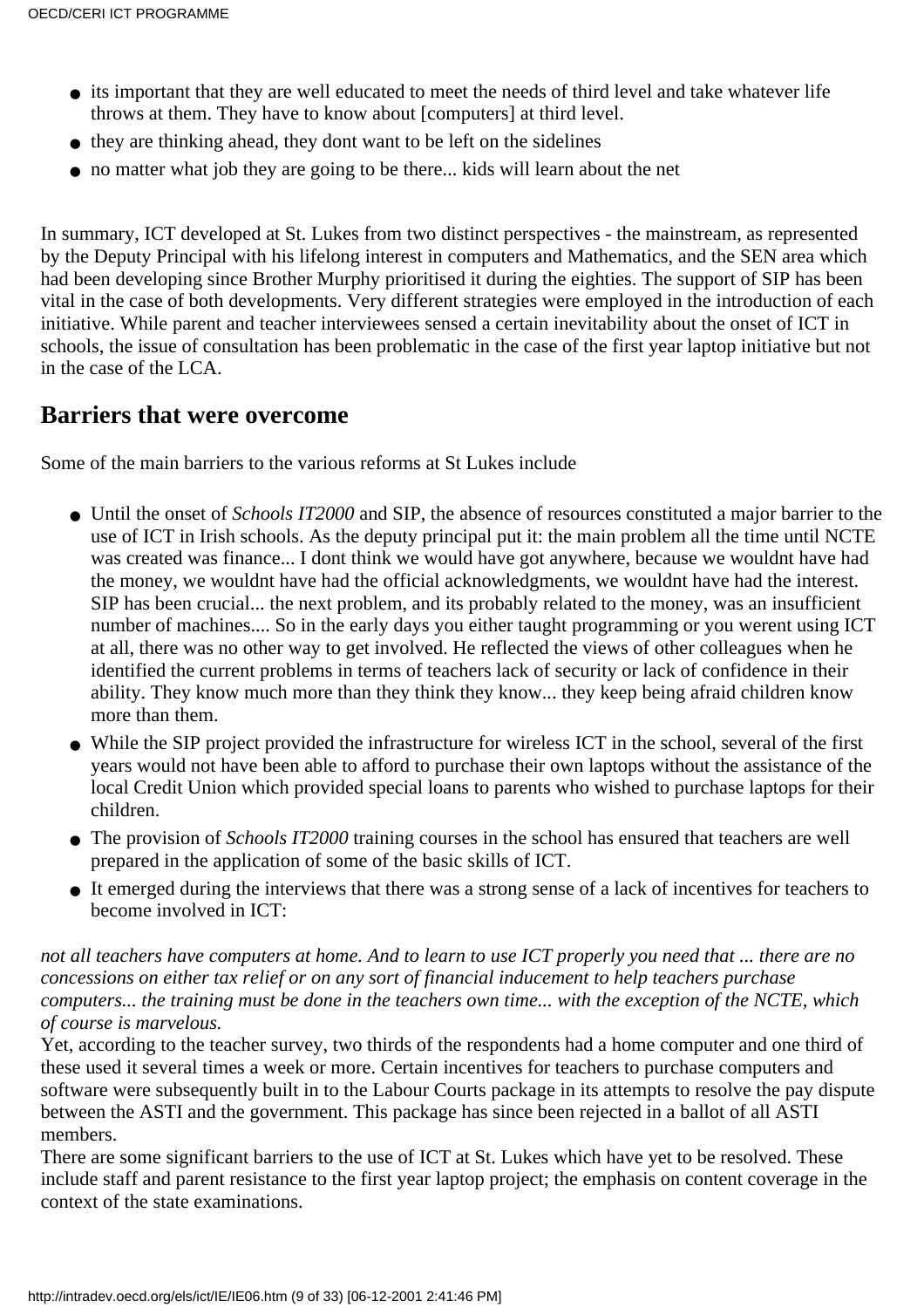When innovations take place in the context of national funding initiatives, certain pressures exist to take them on in a hurry and these pressures become barriers to reform. It was within such a context that the first year laptop initiative was introduced at St. Luke s over the summer of 2000. As one teacher put it we came back in September to hear that this was a fait accompli, that the school had been re-wired for airport technology at a cost of £12,000 .. that students had the option to buy computers at £1750. The media got onto it and before we knew it was too late to delay it. The timetable had been made up. Teachers who have the laptop classes feel they have to use them.

Indeed, almost every interviewee referred to the circumstances under which the first year laptops were introduced: the first year project came in when teachers weren t aware of it and a lot of people feel it was forced upon us; it was introduced in an *ad hoc* manner; it was brought in too quickly; it didnt dawn on the staff until they read about it in the paper; this is something that was foisted on us. This opposition was not confined to teachers. One member of the Parents Council recalled that the parents felt very put out because they hadn t been consulted, it was sprung on them. A parent member of the Board of Management pointed out that the Board was not consulted, this was very wrong. This view is shared by the school principal. While he believes that the laptop project is a great idea, he feels in hindsight [that] it was a bad decision to have two classes in and two classes not in. I am unhappy with the haves and have-nots [situation].

The Deputy Principal expressed regrets about the circumstances under which this project was introduced: it has caused a certain amount of division in the staff amongst the people who feel this is the way forward and people who feel that we re moving too fast. I would have preferred [if that had] not occurred, but it has occurred.

# **The Present**

### **Description of the reforms**

The LCA is a pre-vocational programme whose fundamental goal is to prepare students at the post-compulsory schooling stage for the transition from school to adult and working life. TYP is an optional inter-disciplinary, student-centred programme, taken after Junior Certificate, in the fourth year of post-primary education. By freeing students to take responsibility for their own learning, the programme helps them to learn skills to evaluate life in ways and in situations which are outside the boundaries of certificate programmes. From the perspective of the LCA, pupil discipline proved a significant problem in the early years. The reduction in class size and the introduction of laptops are seen as having contributed to successful tackling of this problem.

Within the challenging framework of the TYP, teachers gain greater flexibility and professional opportunities to design curricula, modules and short courses which are specially tailored to the needs of their students. (Department of Education:1995,50). The other improvements are self-explanatory.

#### **Impact on stakeholders**

Staff members believe that the LCA is more appropriate for non-academic students than the established Leaving Certificate. While retention rates for LCA students have been consistently high, those for the 1999-2001 class are particularly good. The LCA co-ordinator believes that without the LCA some would survive, others would be disillusioned. The LCA helps to retain them. Participating students commented very favourably on the programme, particularly on their experience with the laptops. Concerns were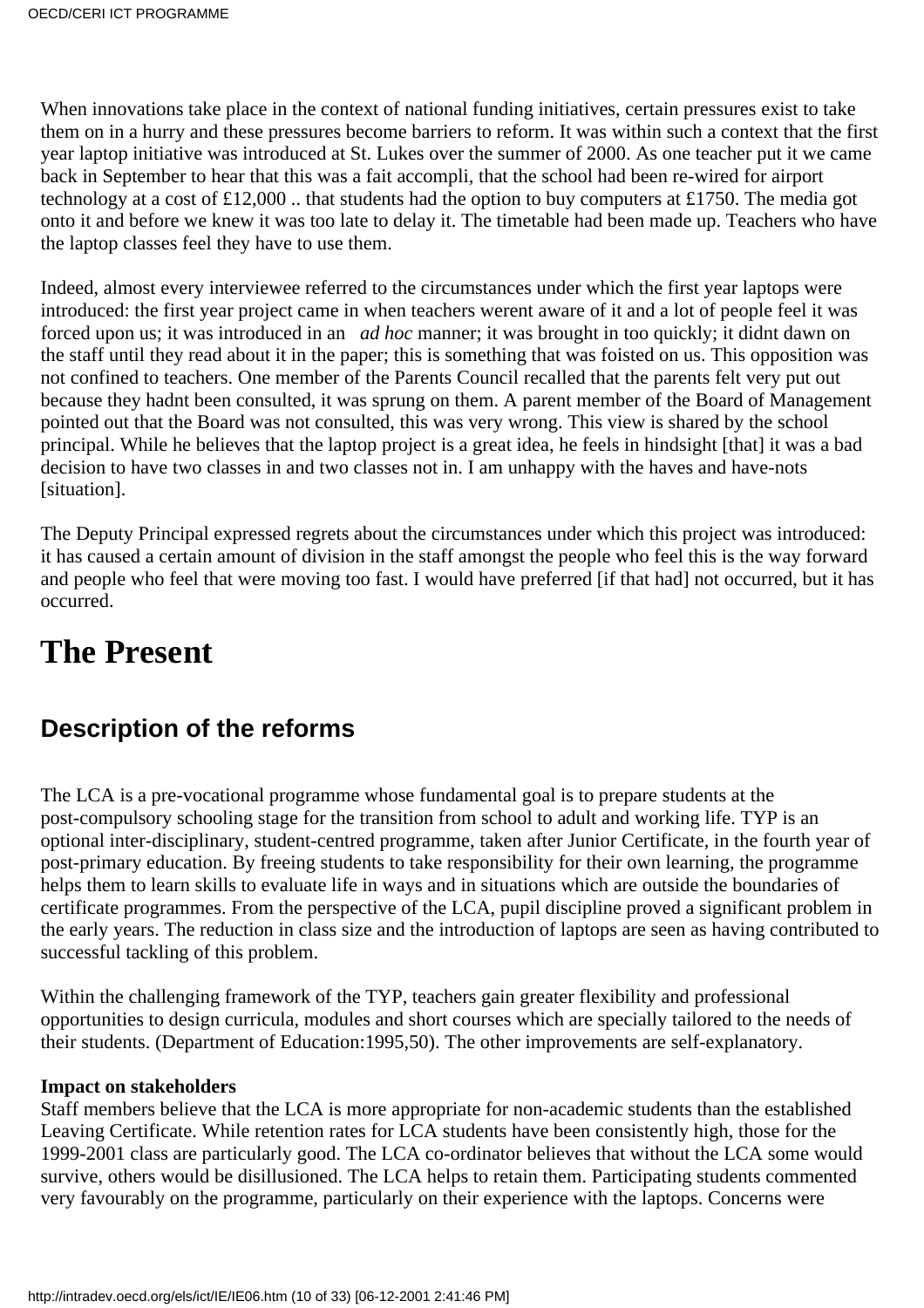expressed in relation to effects of constant laptop usage on LCA students when it came to writing their final exams in the traditional manner.

There was a general feeling that the school had come to terms with the special nature and demands of TYP after experiencing some problems in the early years.

#### **What remains to be done**

The LCA programme co-ordinator felt that greater attention to the care of students was necessary to try and keep them in school. There s conflict between the strict discipline system and family background. While he regards the LCA as the most important innovation in this school, he is conscious of its status the established Leaving Certificate results sheet going out there to the public in August [is what matters] rather than the number of Distinctions in the LCA.

### **Description of ICT in the school**

#### **General level of use**

At the time when the research team was visiting the school, first year students in the two participating classes were bringing their laptops to school one day a week; this has subsequently been extended to two days on the insistence of the pupils. The LCA students have their laptops with them with them all the time. Non-examination classes had one time-tabled period in the computer room per week. The staff room computer was in almost constant use during the visit of the research team.

When teachers were asked how they rated their ability to use a computer, there was a three way split. 27% rated themselves good, 41% fair and 32% poor. Based on the survey returned by 22(37) staff members, levels of teacher use of ICT vary considerably. Staff were most comfortable with the following computer uses: writing a paper (76%), sending and receiving e-mail (73%) and using a computer to search for information on the WWW (59%). There was general discomfort in relation to developing a data base and writing a programme.

Use of the WWW with students would appear to have been limited with only 13% using it several times a week and 27% saying they used it several times each month. No web pages had been created. Only one respondent set no restrictions when students were locating web sites to visit, while 32% either set down some restrictions or allowed searches on designated sites only. Use of spreadsheets and work-related emailing were also rare. Student use of a word-processing programme for work assigned by a teacher was fairly common - 38% said they did this several times each month and the same percentage had used a presentation programme for assigned work. The vast majority of teachers did not allow use of computers for playing games or encourage students to join an on-line forum or chat room for assigned work.

62% of teacher respondents had never used an instructional programme; 14% said they had used such software several times a month. 75% said that their students never used computers for assigned work while 25% used them several times each month on average. 59% of teacher respondents said that all their computer use was exclusively or mostly directly related to course content while 35% said that very little of their use was limited to course content. 44% of computer use was undertaken by students individually (laptops). Involvement of students in collaborative learning with students from other classes over the internet and collaboration with other teachers were very rare. According to the staff questionnaire, most teachers had no experience of updating application programmes, making changes to hardware, recovering a damaged file, creating a web site or developing a data base.

The most common example of teacher usage of computers at St. Luke s was for the preparation of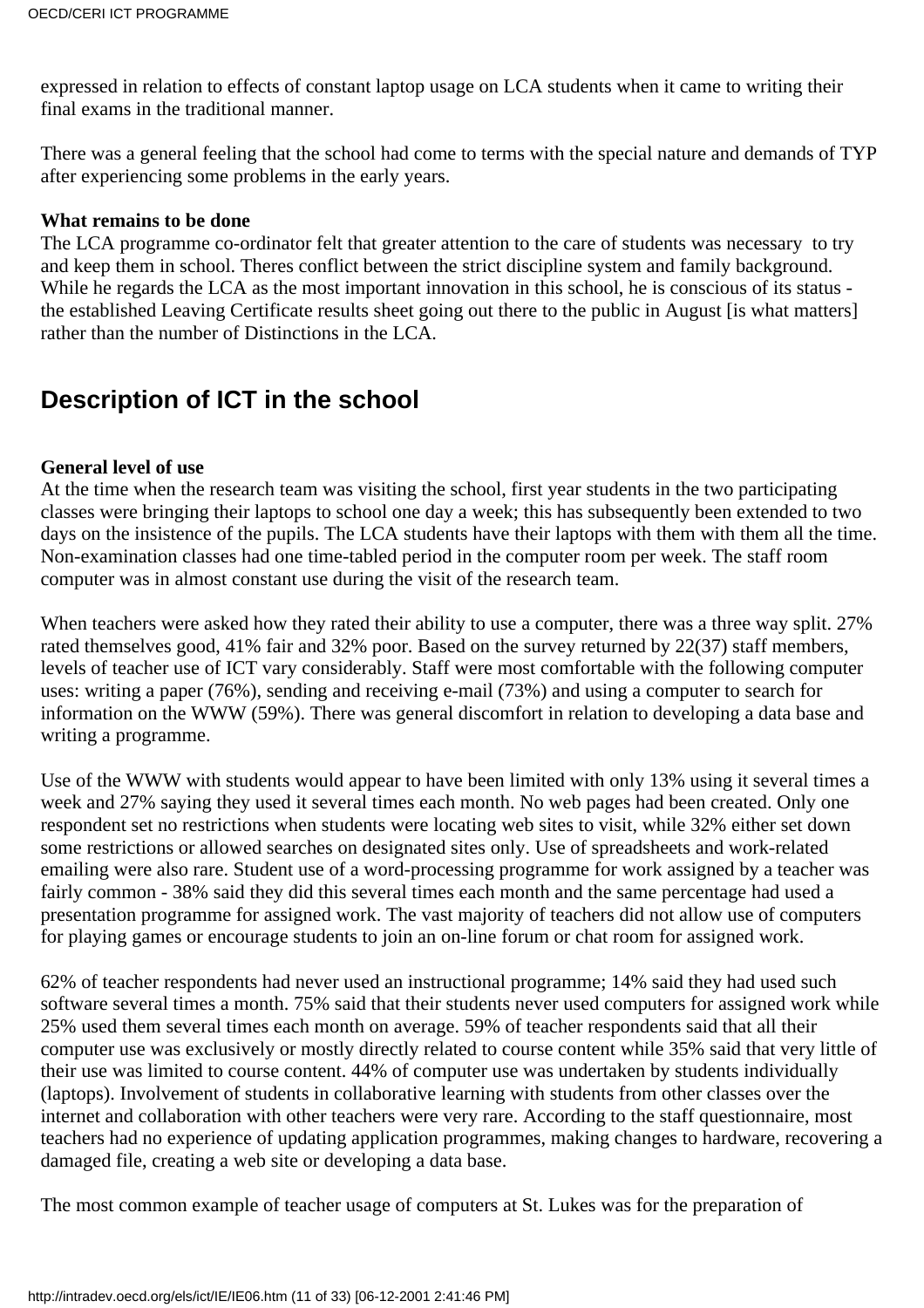examinations - most teachers would use it for preparing their exams whereas before they would have handwritten them and the secretary would have to type everything up, so it has made life an awful lot easier for her. They also make the occasional handouts for students.. youre talking about maybe five or six who use it for PowerPoint presentations (Deputy principal).

#### **Role of ICT in the academic programme**

The LCA programme co-ordinator recalled that, when the laptops arrived, the students were bowled over. They showed huge enthusiasm. While they had a big problem with losing files at the beginning, he now sees ICT as opening up new avenues for LCA students when it comes to writing up the Student Tasks... it has proved invaluable to be able to type and print a document. They write letters, save assignments, it s very useful for storing stuff they arent good to look after copies. He observed that students need direction with the WWW or else they tend to try search engines with the most ridiculous questions.

The LCA co-ordinator believes that ICT has opened up avenues that weren t there before. The nightmare of making mistakes is gone! Being able to type and print up the Student Tasks has proved invaluable. Its very useful for storing material. LCA students use the computer for a wide range of activities including letter writing, note taking, looking up web sites and encyclopedias when preparing Student Tasks<sup>[5]</sup>, typing mini-company accounts, keeping minutes, using the spell-checker. The SEN teacher uses programmes like Word Shark - a basic literacy course - and hopes to get creative writer and get each student to talk through a PowerPoint presentation. She makes some use of the data projector, does some statistics and hopes to put worksheets on the server for revision purposes. The research team observed one example of the creative use of ICT where one student sent his homework to the server for his friend then to download it.



The LCA programme coordinator finds that the laptops provide a focus early in the day when they come in, otherwise they are reluctant to open the [school]bag. He finds that the students are good at showing each other things that they learn on the laptop. He believes that the big stumbling block is the lack of knowledge on the teachers part.. . some teachers will get them to put the laptops away, others will get them to take down stuff and store it in their files. From a personal point of view he could do without ICT without any problem. My problem is using it... it would be much easier to do my traditional class without it . He believes that LCA can accommodate the use of ICT better than the Junior Cert. where they have a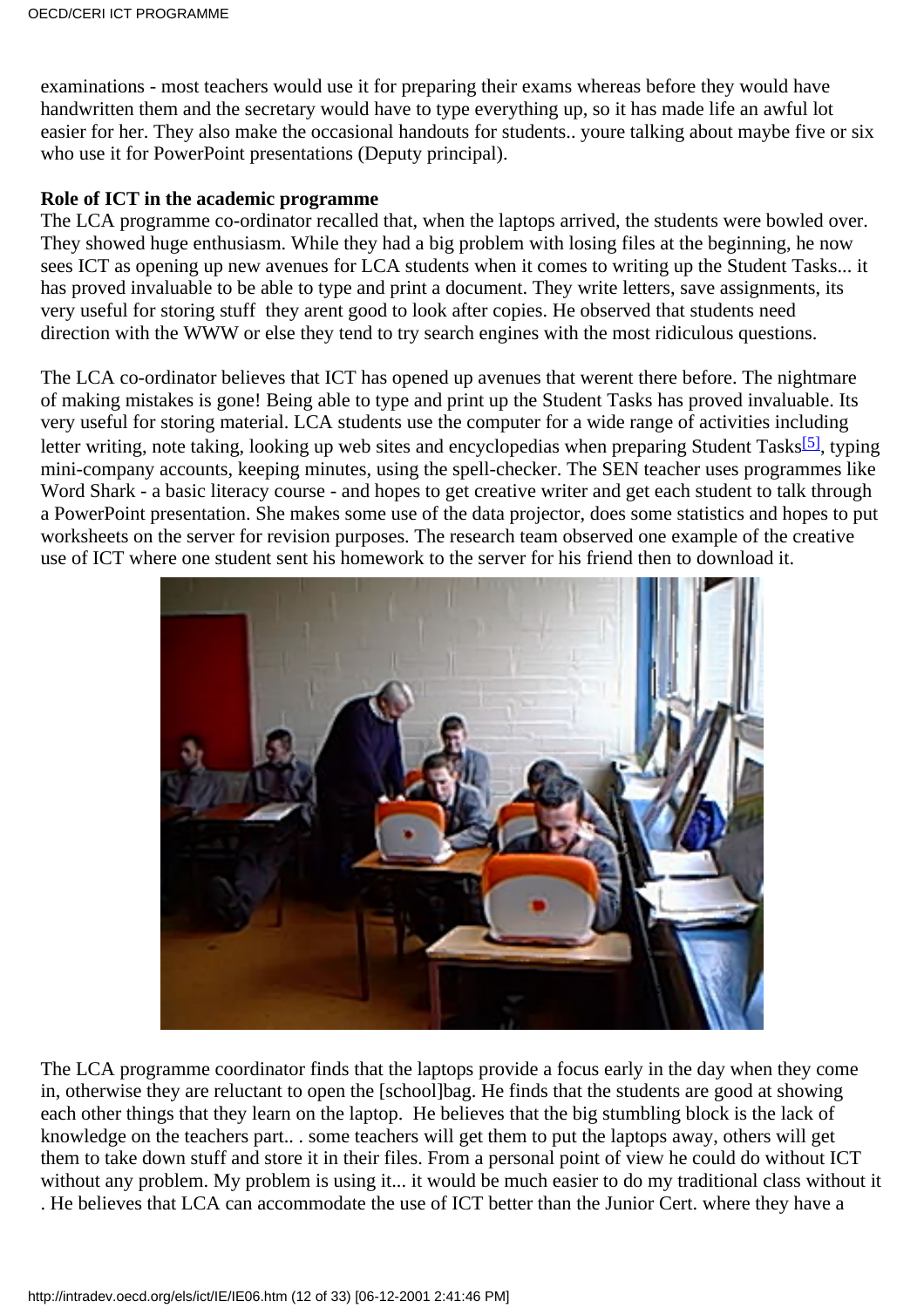course to follow. How do you teach when you have a textbook in front of you and a laptop beside it? It s easier in the LCA where they have no textbooks.

Laptop use with **first years** varies considerably from teacher to teacher. Some use learning packages, others use the laptops for notes and worksheets while others make no use of them whatsoever. The Deputy Principal believes that there is a very low dependency on ICT for classroom-based teaching...probably zero in most cases .. four teachers use ICT frequently for teaching and learning: Business, Science, Mathematics and Language also CAD.

Most use of the laptops was made for teaching Mathematics. One teacher reported that she puts worksheets and examination related material on the server. The Deputy Principal is a Maths teacher. He finds that use of packages such as Geometer Sketch Pad in part as demonstration tools for the teacher and in part as tools that the students can work with at home has changed the manner in which [he] teach[es] and the manner in many areas it improved students ability to learn... it makes class more interesting for the teacher, it makes the subject more alive and forces you to keep thinking about new ways of presenting data, [it] makes Mathematics something that the children understand far, far better

Interviewer: How do your classes differ now from the early eighties, your Math s classes?

Deputy Principal: I would use a data projector far more... in introducing a subject like calculus, where you might spend two full class periods in the eighties, trying to explain exactly what you meant by a chord turning into a tangent**,** as points move closer together. Two minutes on a data projector and the kids have the idea straight away. So it certainly speeds up things that way. And what s more they grasp the idea immediately. In first year Math s class you would spend a lot of time trying to demonstrate axial symmetries and central symmetries on a piece of paper. Now with a computer package you can animate the whole process. The children understand what s going on immediately and I find they don t make the same sort of mistakes. He found the laptops very effective for teaching Transformation Geometry and was planning to use them to teach other topics such as the processing of surveys.

A member of the research team observed the Deputy Principal teach Maths to one of the first year laptop classes using a data projector and was most impressed at the effectiveness of this software in the teaching of mathematical concepts and principles and the promotion of pupil collaboration.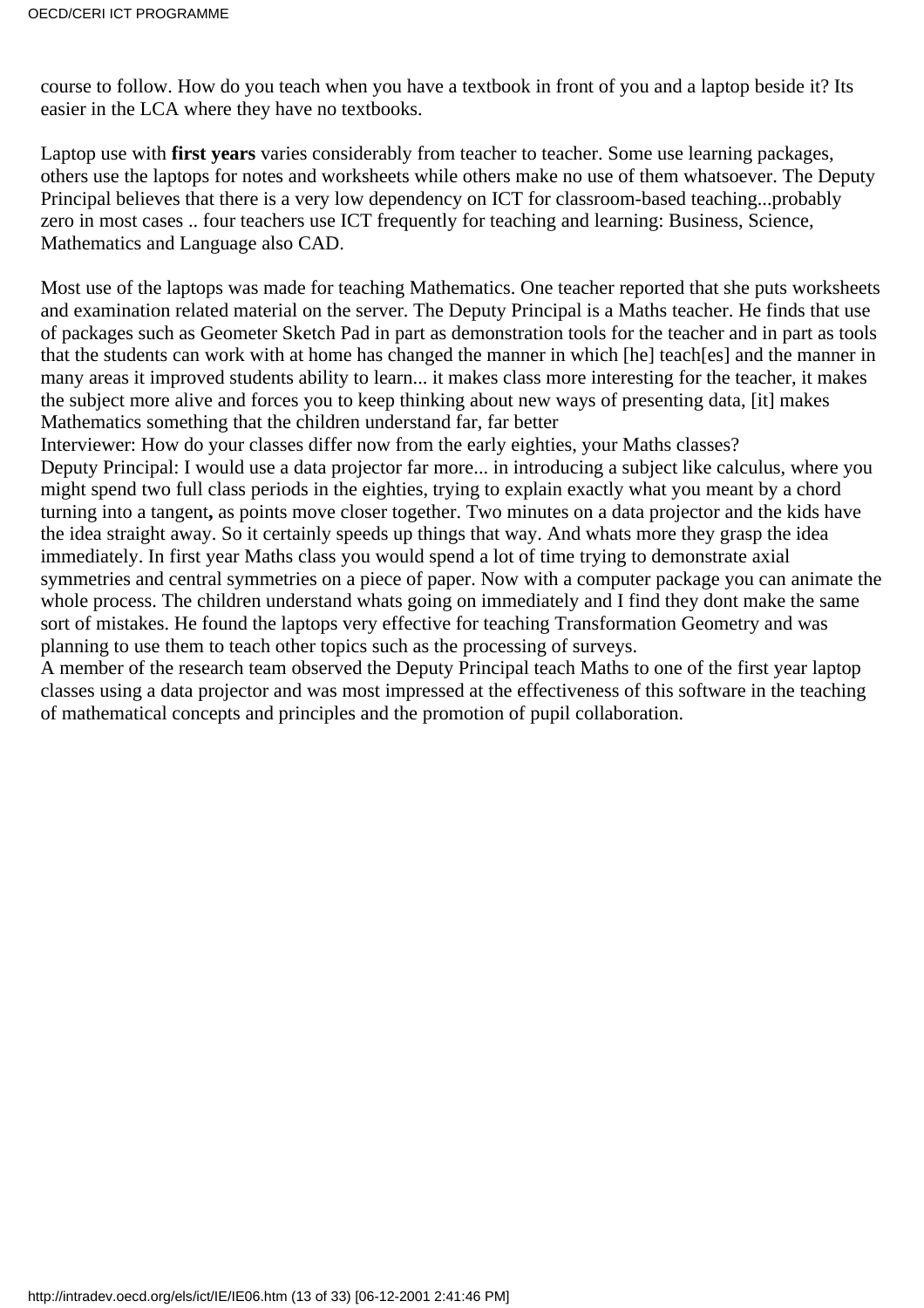

Other uses include:

- A teacher of Business uses spreadsheets in the context of book-keeping. He feels that whether teachers prepare laptop-based work or not depends on the ability of the subject teacher to prepare it.
- According to the Deputy Principal, the English teachers are using the laptops to make Powerpoint presentations of topics in poetry for instance and the kids download these on to their machines and then read them at home.
- Some interviewees highlighted the importance of access to the data projector. From a teaching point of view one frequent user sees PowerPoint as good for presenting material and for worksheets because it saves time.
- An Irish language teacher saw ICT as being of benefit to teachers of Science and Maths mostly, because they are able to present the programmes they learned in the classroom.. if youre thrown in at the deep end you have to learn it. She felt that the main disadvantage is that it goes against writing skills, English communication skills, how to approach [exam] papers.
- A teacher of History feels that there is very advanced stuff in History on the web which is beyond the level of most secondary students, never mind most first years.. I can get better use out of an overhead projector.
- One teacher of first years finds that that he is making out handouts for Wednesday because the students have no books in with them.
- A teacher of one of the laptop classes who saw computers as a distraction my job is to prepare the class for the Junior Cert. You go into the classroom, look at the homework, go round and look at the copies.. Im inclined to ignore the computers and get on with my subject. I did an exercise on the laptop one day but I can t see advantages. There s a very good book in my subject and I can t see a way of improving on that. He agreed that it would help for a project but *time* is the problem.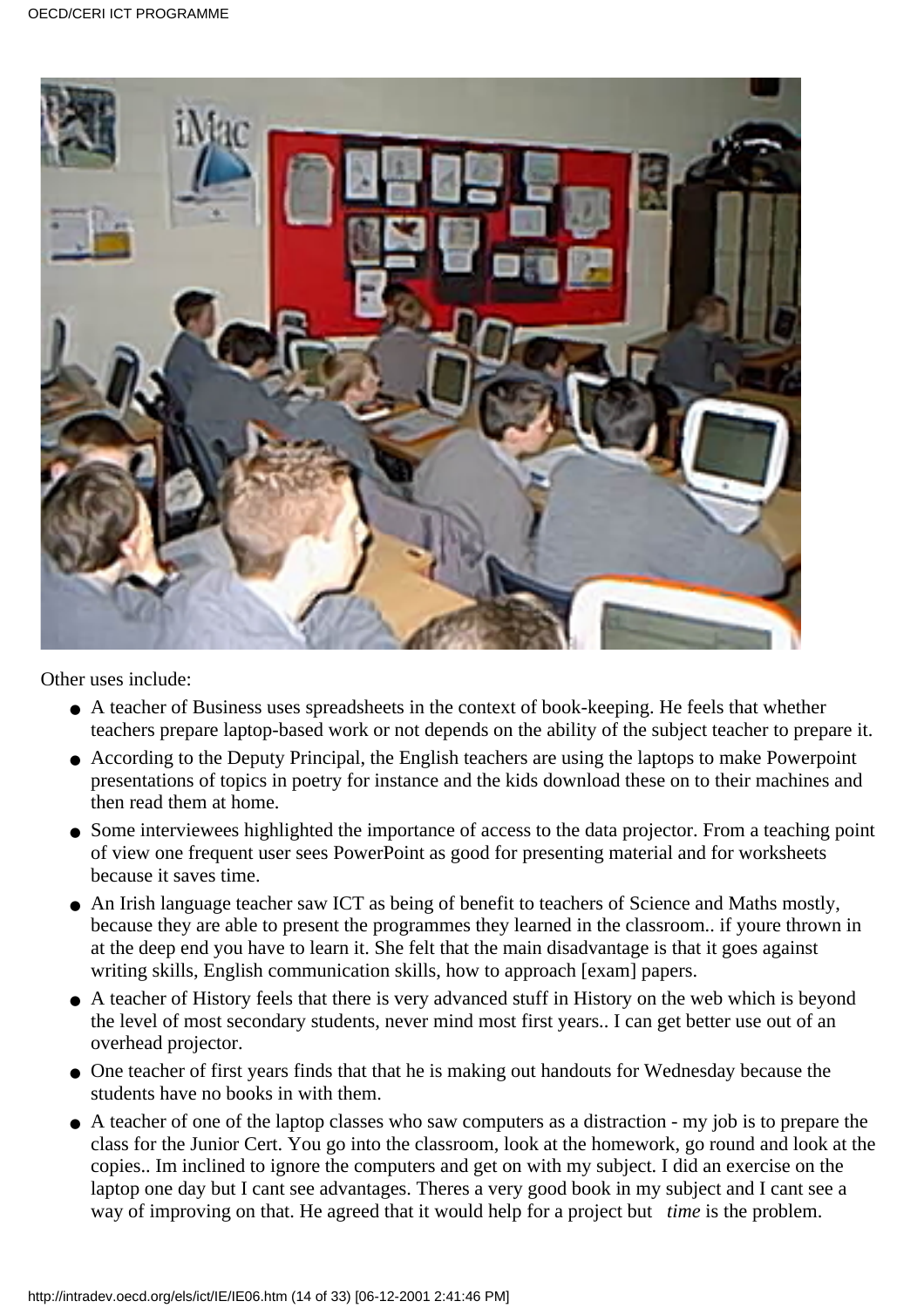#### **Uses with non-laptop classes**

Teacher interviewees reported little use of ICT apart from the laptop classes, especially in the case of the examination classes. As one interviewee put it, use of ICT in ordinary subjects is very limited... the CD is used with Higher Level Leaving Certificate, but it takes too long to set up and you need the data projector. As another interviewee put it, every first year will know the basics of IT saving, loading, creating folders, introduction to word processing. There is some use in Year 2, but none in Year 3 because this is an examinations year. The emphasis in fifth year is on applications and web based research.

Several respondents complained about the lack of suitable software. An interviewee who is committed to ICT uses it for writing a novel with second years. She also uses it for worksheets and placing material on the server and she uses the WWW for research as well as using Power Point and word processing with fifth years. But she would prefer to see thirty Macs in a lab as the strategy for integrating subjects into the computer room.. you could have two fantastic computers with the money spent on laptops which are too expensive... you could trade for more basic functions, a lot of the features of what we have are not used!!

There had been a Computer Club in previous years but it had been discontinued in 2000-2001. ICT is also used for administration purposes in the school - as a result of Information Technology we have a much tighter grasp of exactly where every student in the school should be at a particular time, of their results, of their potential, of what teachers are doing with them, of what programs are good and what programs are bad.

Virtually all staff members have taken Phase 1 and Phase 2 **training** in ICT under the IT2000 programme. When the research team visited the school in February it was explained that at the moment we are still doing training at night of teachers of the school on two nights a week. Four members of staff have been trained in Dreamweaver with a view to the development of the school web site.

When the LCA laptop project was introduced a guarantee was given by the school to the DES that they would also train the families of the students. That was done during 1999-2000 and was to begin again in February 2001, given by the same people who are doing all the training of teachers, so we have had to postpone the parents this year until these two nights finish off.

#### **Impact on various stakeholders**

Staff and teacher responses to the LCA laptop initiative are generally very positive. There was a widespread belief (on the part of the principal, ICT co-ordinator, LCA and SIP co-ordinators and others) that this initiative had been responsible for improved retention rates. All fifteen students who got the laptops were still attending when the field work was conducted in January 2001. The retention rates for the previous two years were as follows:

1998-2000: 22 out of 24 completed the course

1997-1999: 18 out of 23 completed the course.

The programme co-ordinator sees ICT as opening up avenues that werent available before [especially] for writing up the Student Tasks. The nightmare of making mistakes is gone. According to the SEN teacher one of the main advantages of the laptop project is that the students know more than we do.. It s wonderful for them to feel that they are as good as the teachers. I would like it to produce a sense of inclusion. Up until we introduced the laptops the weaker ones werent getting a fair shot. While she wants to use the technology she complained that you get burned out with it [when] you have a huge amount of work to do to revise a course. It should be noted that ex quota tutors were available to help the SEN students in the LCA class.

The Deputy Principal believes that the members of the LCA class have benefited enormously, even their spelling has benefited. We had read research on it, [which said] that using spelling checks would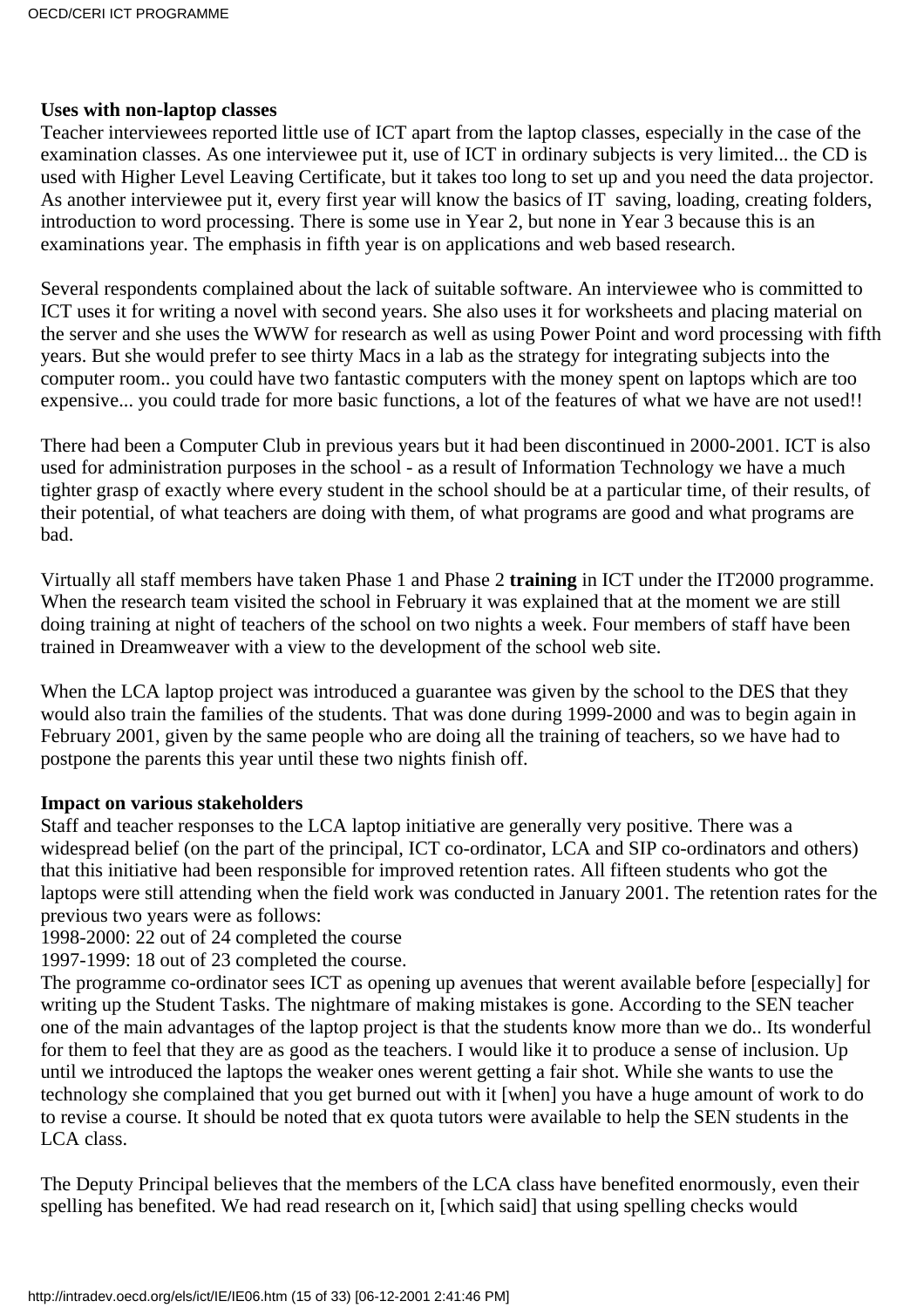disimprove their ability of spelling, but in fact we ve had exactly the opposite experience. They will use the spelling checker because they dont want to see [mistakes]. This has knock on effects .. their essays, are far better than you would expect from that group, so we do find the weak kids have benefited enormously.

The Deputy Principal made the overall comment that the children certainly arent frightened by the computers anymore. They re not afraid of learning any more either. In fact they learn without realizing that they are learning. But he pointed out that it s still very early days with the first years. They re still only using the laptops one day a week and that s been hit by industrial action over many, in the last term .. but their motivation for learning is obviously improved. It depends to an enormous extent on the teacher s imagination. If the teacher uses ICT as an alternative to teaching it s a disaster. If he uses it as another imaginative tool then it succeeds.

As already noted, teachers responses to the first year laptop project were somewhat mixed, partly due to the rushed nature of its introduction. Typical responses included: while theres a huge drive towards ICT in the school.... if it wasn t there it wouldn t make any difference;

the jury is still out.. it didnt dawn on the [staff] until they read it in the paper! I worry about the time spent on it:

it was brought in too quickly.

Parent members of the Board of Management invariably referred to the first year project when they referred to laptops. While parents saw merit in this initiative they also expressed reservations about how it had been introduced. One respondent whose son did not purchase a laptop felt that one day a week had been wiped out by this initiative. Another parent respondent felt that the laptops were a bit much for first years who would be better employed learning key board skills. But advantages were also noted: if they were able to do more subjects through computers they would have to carry less books to school, they can keep up contact with foreign students through email.

#### **Positive student responses**

Participating first year students identified the laptops as one of the features of school that they liked most and said that they would like to have the laptops in on more than one day. They were very positive about the use of the laptop in Maths and Science and also referred to other uses such as worksheets, looking up Charles Dickens on internet and History. They were critical of the fact that at the moment half the teachers dont know what to do with the laptops.

First years mentioned uses such as: emailing in your homework if you arent able to attend school; sending emails; using Scoil Net; language learning; looking up cheats for games; using chat rooms. While the students see Apple Macs as being more user friendly, they would like to be able to send files from PC to Mac. They found that their learning was benefiting in Maths and they also found spreadsheets enjoyable. They felt that their parents would expect more of us! While they felt that learning might suffer in the short term until teachers caught up and appropriate software became available the long-term future of ICT was positive.

LCA student interviewees were unreservedly positive about the laptop initiative. They found the LCA easier than traditional schooling and referred favourably to the laptop initiative as the following excerpt from the group interview reveals: it took us a couple of months to get used to them, but it was easy when you got used to them. Id prefer coming to the school a lot more if we had laptops from the beginning.. it is good learning... no books, no writing, just all typing.. you can go at your own pace... its easier to come in and sit down at the computer... school is much better than it used to be. One participant commented that, whereas before you d see people finding excuses to go out of class.. now you wouldn t see one person going out of class.. we couldn t wait to come back in September when we had the laptops.. we know more about it than the teachers.. half of them cant use them. They use the laptops mainly for typing, writing up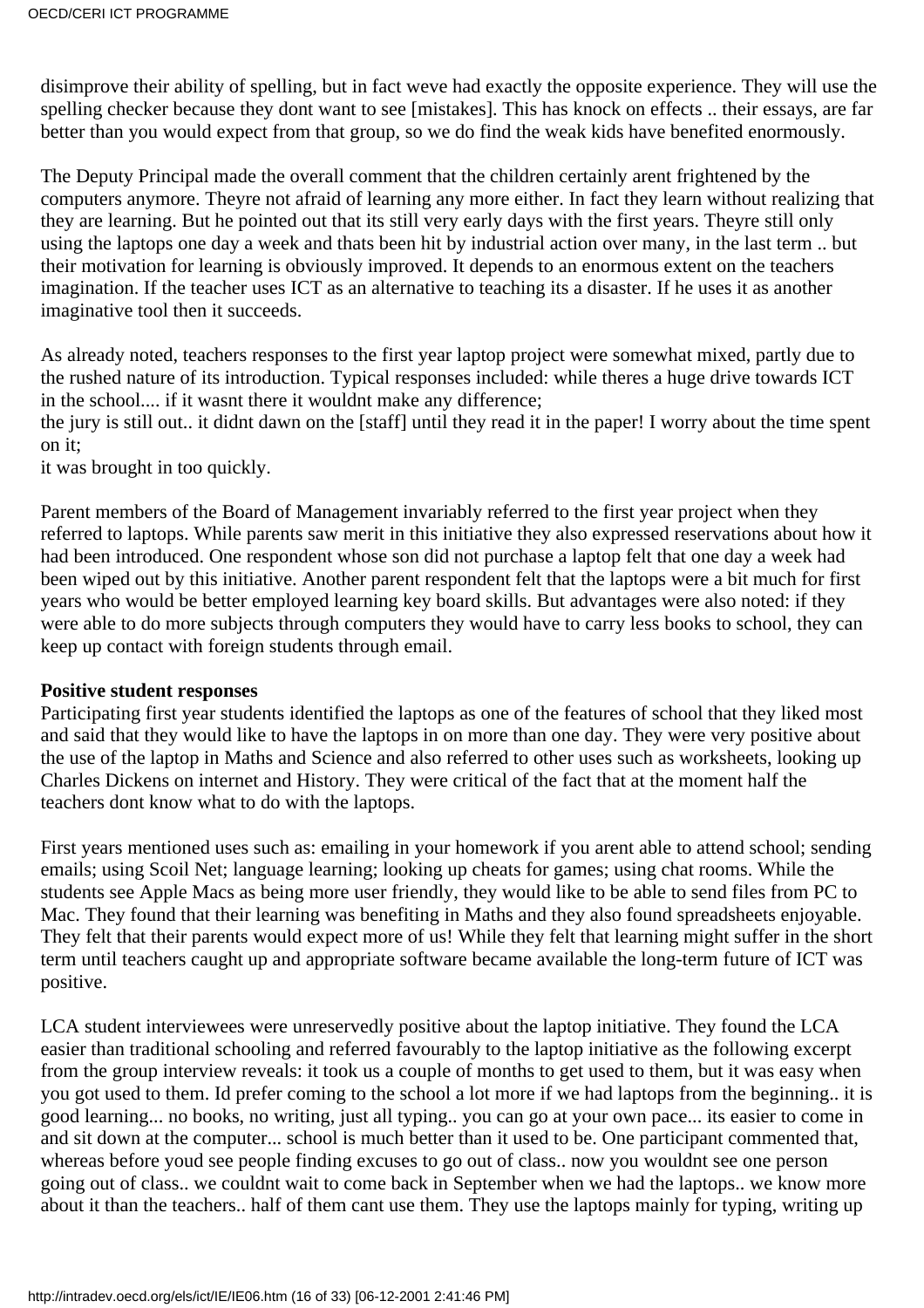tasks, looking up material for projects (Student Tasks). Other uses include: dictionary, spell check, games, chat, looking up special interest sites such as sports and cars, learning keyboard skills.

### **Issues raised by stakeholders**

#### **Equity**

A teacher interviewee felt that there was a danger that the better off got them. He was also conscious that there s pressure on the students and the parents [because] in a country area there s respect for the teachers. Another teacher felt that the school is very short of money for general subjects... there s concern about whether the laptop classes are being treated differently... Science could do with money. Another colleague expressed the view that the laptops accidentally brought in streaming of a sort.. those who were buying laptops were put into two classes [which] has had a slightly negative effect, has put a lot of middle class kids together into one room. The school principal noted that first year parents had expressed concerns in relation to potential barriers between those who do and dont have computers.

A parent member of the Board of Management complained that the introduction of laptops had created a major division in the first year.. two classes with computers and two without. She wondered what would happen the laptop classes when streaming replaced mixed ability in second year. She had not bought her son a laptop because she objected to the price, the idea, the make and everything. He bitterly resents not having a laptop and is trying to put on pressure to see if he can extract one. Another member of the Board of Management expressed concern that if theres too much money going to one section others will be neglected and expressed fears in relation to the pressure experienced by parents - where children are going home and looking for laptops because others in their class have them ... the mission of the school is to treat all the children equally.. so we had to find out if all the children that all the children that needed a laptop did and we were informed that they did.

# **Consultation**

Parents as well as staff complained that they had not been consulted in theory it is great, in practice it went ahead without the proper consultation (Member of Board of Management). A member of the Parents Council felt that parents were informed but not consulted.

Another member of the Parents Council thought that parents were very put out because they hadnt been consulted before the thing was decided... it was sprung on them... it was up and running, that was the end of it. Another parent member of the Board of Management felt that it had been introduced without proper discussion... it was a rather expensive item. There was a worry that a student in a class that didn t have computers might be seen as lesser.

The Deputy Principal understood the situation perfectly - there was no resistance at all to the implementation of Information Technology, until this autumn and the reason for the resistance then is most understandable. Before the summer holidays he had floated the idea of using the Credit Union to help incoming first years to purchase laptops and they thought it would be a good idea .. but nobody actually envisioned where that would go... during the summer, when the school was closed, NCTE decided they would give us money to network the school for these laptops and when we came back in autumn suddenly it was a fait accompli. We had two first year classes who had laptops and whod expect them to actually use them in school and the school was networked and teachers were, were very worried.... They felt things were done behind their backs. And that wasnt really what happened, but that was the perception, and you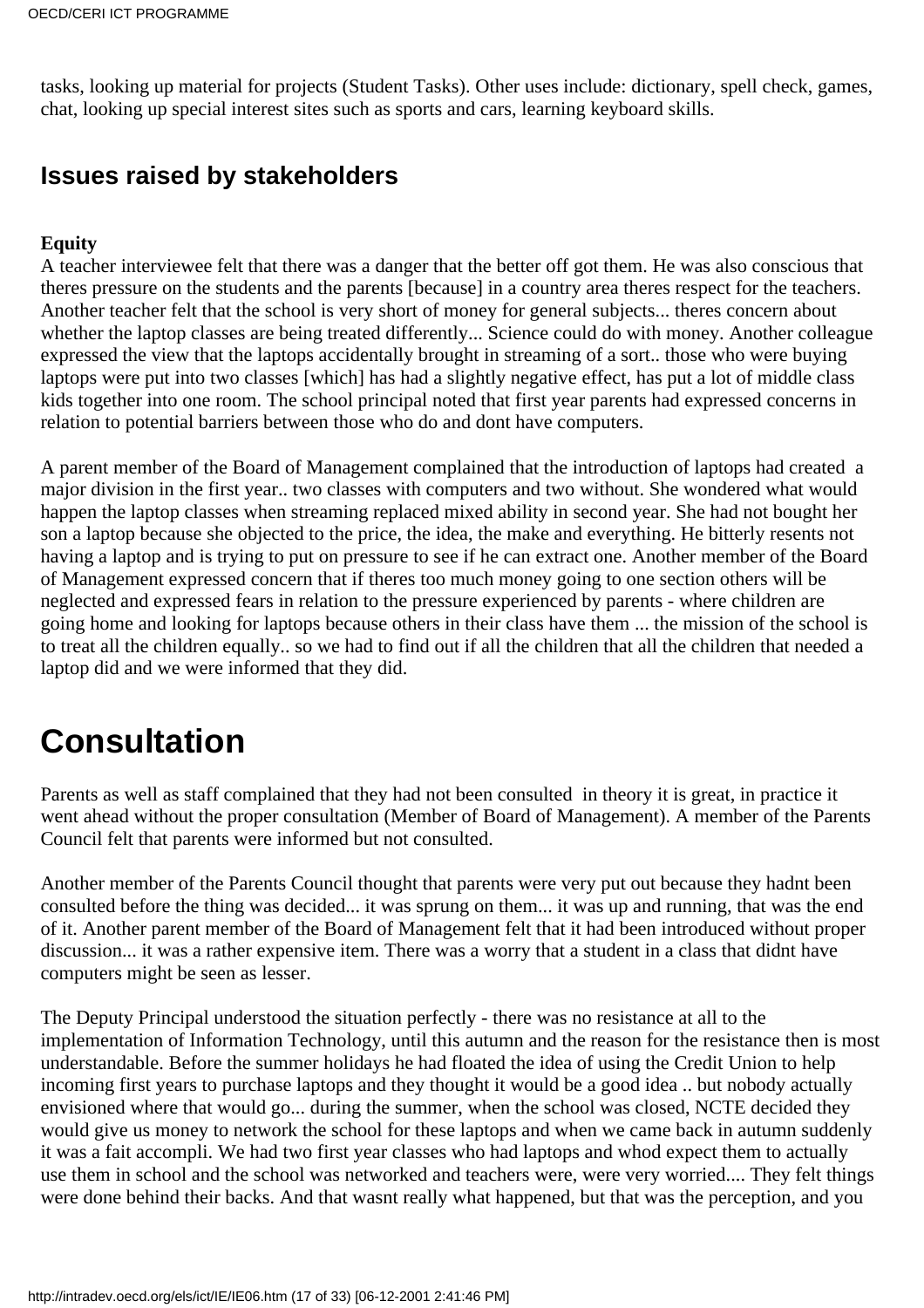know, perception is quite important.

# **Pressure**

Concerns were expressed about the perceived pressures resulting from the introduction of the laptops in first year and the attendant publicity: For example:

- 1. the profile has been raised but there s a lot of pressure too we had Nationwide<sup>[6]</sup> down, headlines in the paper, the £1,700 has brought pressure that hasnt been dealt with training-wise. (teacher respondent).
- We have no choice but to continue it... if your students have paid out all that money you have to 2. justify it.
- 3. I m not sure if we re going to make a go of it.... Parents will expect value for their £1700, that a young fellow will have £1700 worth of knowledge up in his head that he didnt have.
- 4. some parents felt under pressure because they couldn t afford it...others who had a computer at home didnt want it (parent interviewee)
- 5. this was an awful lot of money to have to pay out... yet you don t want your child to feel hard done by, left out. Some won t send their boys here if it s going to go on next year
- 6. One parent revealed that her son who will be coming in to St. Luke s next year is already saving.

#### **Impact on the image of the school**

Asked whether the school had benefited from the introduction of computers teachers frequently identified the enhancement of the image of the school as an outcome of the laptop initiative:

the image has improved.. the Minister was down once or twice, this was on the front of the [local paper]. That will help with numbers.

the Minister came to open the LCA project [which] has given the school high profile.. this brings in all the students.

this is the age of propaganda as well, it s all appearances.

#### **Adequacy of training?**

Teacher interviewees expressed concerns about the adequacy of the training that they had been given when the first laptop project was introduced:

it was introduced in an ad hoc manner. The laptops are at an experimental stage, not enough training has been given to staff.

Im glad that I am not in there because I havent got enough training

Technology [is being seen] as an end in itself, I see it as a tool. I am quite critical of the first year [laptop programme] - an awful lot of teachers haven t got a level of competence to use it effectively.

The Deputy Principal recognised the need for training, not in how to use a computer, but in learning how to use a computer in a specific subject area to teaching. But I feel the school is going to have to produce this because I dont think it s available anywhere else.

#### **Knock on effect for examinations**

Concerns about the perceived difficulties which students, having become dependent on laptops, would face in traditional exams, were commonplace. The Deputy Principal pointed out that until the Department allows children to use information technology to do their exams, then in a sense you might be actually effecting them adversely by using it because they re not getting the same practice of writing as they did before. Another teacher interviewee made a similar point - the reality is that students must write the Junior and Leaving Cert exam within time constraints and they need practice with actual writing as well....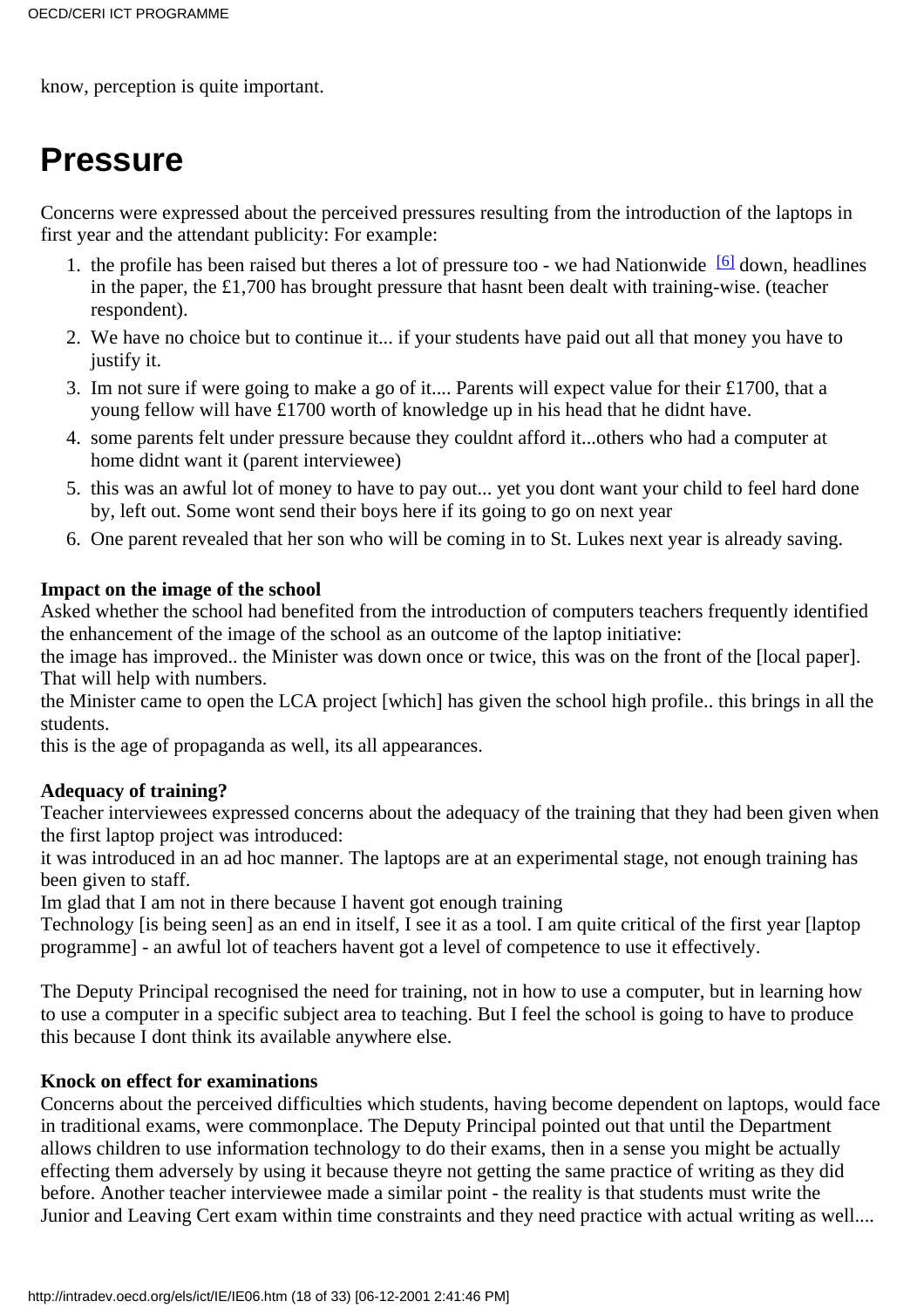if DES said they would allow laptops in the exam then I would revise my ideas. Similar fears were raised by some parents.

#### **Availability of software:**

Several interviewees expressed concerns about the availability of suitable software. While the LCA SIP project co-ordinator had envisaged [himself] sampling commercial software [he] soon came to the same conclusion as the Ponty Pridd school, namely that there was little available for students of lower academic ability. Another teacher felt that a lot of it is geared towards the English market and theres a lot of drill and repetition.. not geared to secondary. Teachers felt that available software tends to be PC oriented and inappropriate in an Irish context: there is need for software specific to Irish context.

The Deputy Principal felt that at the moment we re lucky, because the NCTE are using us as a pilot school for testing software, so we actually dont have to make any provision from school funds. I know that situation won t last.. Prior to that [the amount] was small and it was from school funds and individual teachers would buy software and donate it to school. He was emphatic that schools need a software grant from the Department. The Department has to recognize that the schools are already pressed as tight as they can for money.

#### **Other fears**

- A parent remarked that computers can be a very lonely world, will they be able to work as a team, are they playing games at lunch time rather than exercising?
- A member of staff expressed financial concerns when the guarantee runs out we ll have to pay for it out of school funds.. could be a problem...The school is perpetually in debt, constantly looking for money. The amount of financial resources going in [to computers] is phenomenal.

#### **Planned expansions in ICT**

Since the fieldwork was completed, students in the first year laptop class bring their laptops to school on two days a week. This is as a result of pressure from students. It has also been decided that the laptop project will be extended to incoming first years along the same lines as in 2000.

# **Hypotheses**

### **Hypothesis 1**

*Technology is a strong catalyst for educational innovation and improvement, especially when the World Wide Web is involved. The rival hypothesis is that where true school-wide improvement is found, technology served only as an additional resource and not as a catalyst, that the forces that drove the improvements also drove the application of technology to specific educational problems.*

The introduction of the laptops to Sixth year LCA (at Easter 2000) and two first year classes (September 2000) is too recent to have been a catalyst for significant educational improvement at St. Lukes. The sixth year LCA students use laptops primarily for word processing, though there has been some worthwhile use of the WWW in the context of the Student Tasks in General Education. While LCA retention rates were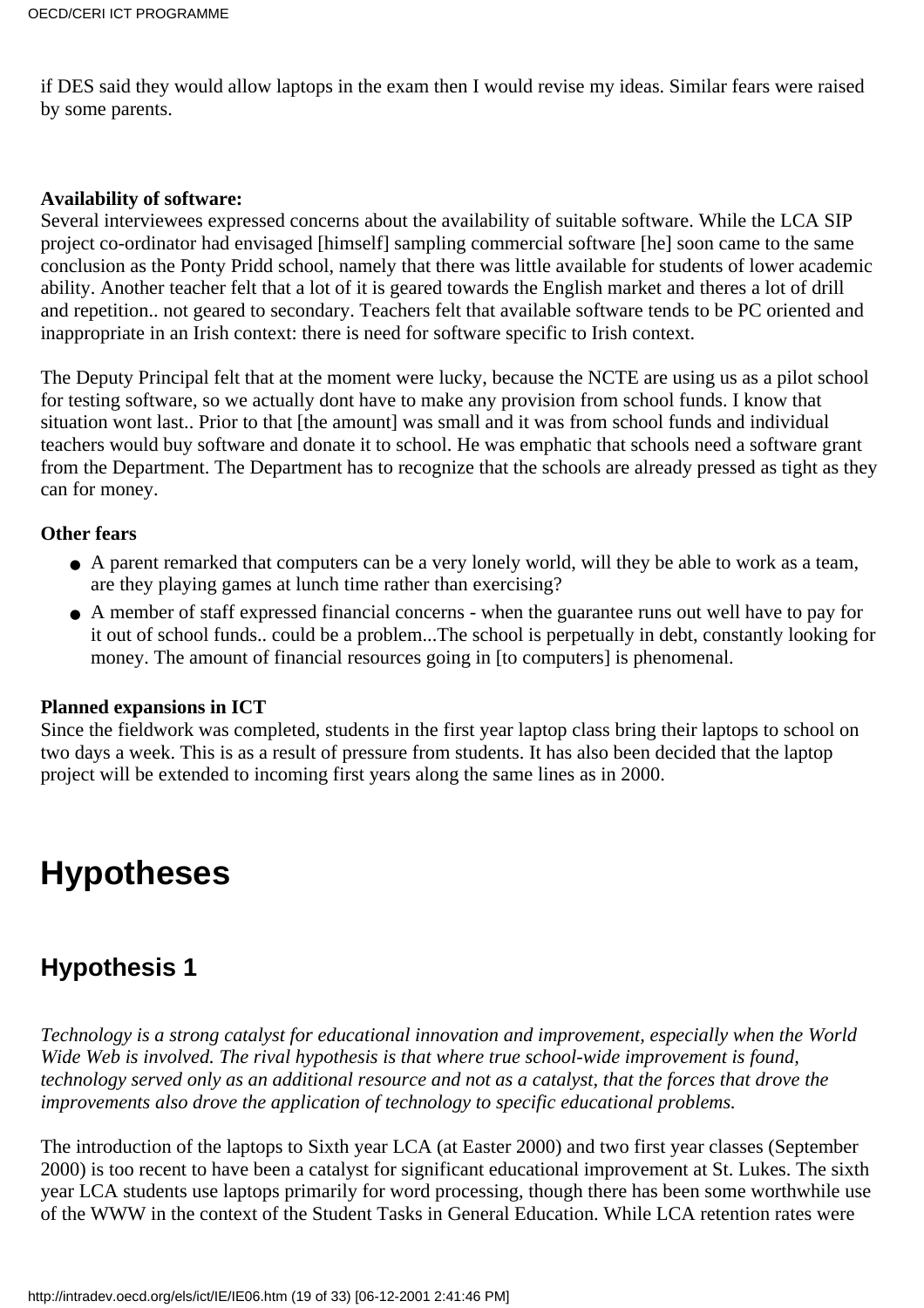always high, only one student form the cohort in question (out of fifteen) has dropped out up to this point in the academic year, reflecting improved motivation. All students, particularly SEN students, find it much easier to present their work using the laptops.

Some teachers involved with the first year laptop classes are showing keen interest in ICT and a commitment to its use for teaching and learning. Levels of use of the WWW are low. Teachers report difficulties with locating appropriate software in their own subject areas for use with Apple computers. While some ninety per cent of the teachers are taking training in basic ICT skills, teachers are mostly at the survival stage and the use of ICT for teaching and learning has yet to be addressed in any comprehensive way in this school.

In relation to the rival hypothesis, the various forces that drove the other school improvements mentioned earlier have not been instrumental in the introduction of ICT. The SIP projects exist because of the presence of two champions on the school staff, one attempting to cater for the special needs of LCA pupils, the other very committed to ICT over many years. Were it not for the existence of SIP projects in the context of IT2000, neither project could have taken place at St. Lukes.

In summary there is little support for either version of Hypothesis 1 in the case of St. Luke s.

## **Hypothesis 2**

*The diffusion of the innovation/improvement (and therefore of ICT) followed the traditional diffusion pattern for innovations, as outlined by Rogers (1995). The rival hypothesis is that technology functions differently from traditional innovations and that therefore different diffusion patterns occur.*

The diffusion of ICT at St. Luke s must be seen in the context of the dominant role of examinations in Ireland s post-primary education system. Several respondents expressed fears that students who had become dependent on laptops would suffer when they came to sit their written state examinations. In this context, the paradigm shift required whereby teachers make the move from transmitters of knowledge to facilitators of learning (where students use ICT as a tool) is particularly difficult to achieve.

While the ICT initiatives in this school would not have taken place without the existence and support of IT 2000, Roger s pattern is clearly in evidence. A small number of teachers are following the lead given by the innovators, the deputy principal and the teacher with responsibility for SEN students. While some ninety per cent of the staff are learning basic ICT skills, very little attention has been given to the use of ICT for teaching and learning. There is significant resistance to the first year laptop project because of the very rushed introduction of this initiative over the Summer holidays without prior consultation and because of teachers perceptions that they lack the necessary knowledge and skill in the area of ICT based teaching.

The rival hypothesis is valid insofar as ICT innovations in this school were dependent on outside assistance to get started. Some teachers falling into Roger s Early Adopters group are becoming involved because they feel that the computers must be used, now that so much money has been invested in them by the parents. Teachers awareness of students superior ICT competence also motivates them to learn. Nevertheless, it would be more accurate to talk of tolerance rather than adoption in some cases, while there is also a significant body of laggards.

At this very early stage in St. Luke s there is some evidence for both hypotheses. The innovation owes a great deal to the leadership of a small number of innovators and to the emergence of some early adopters. There is significant resistance from both teachers and parents. There is also some evidence for the rival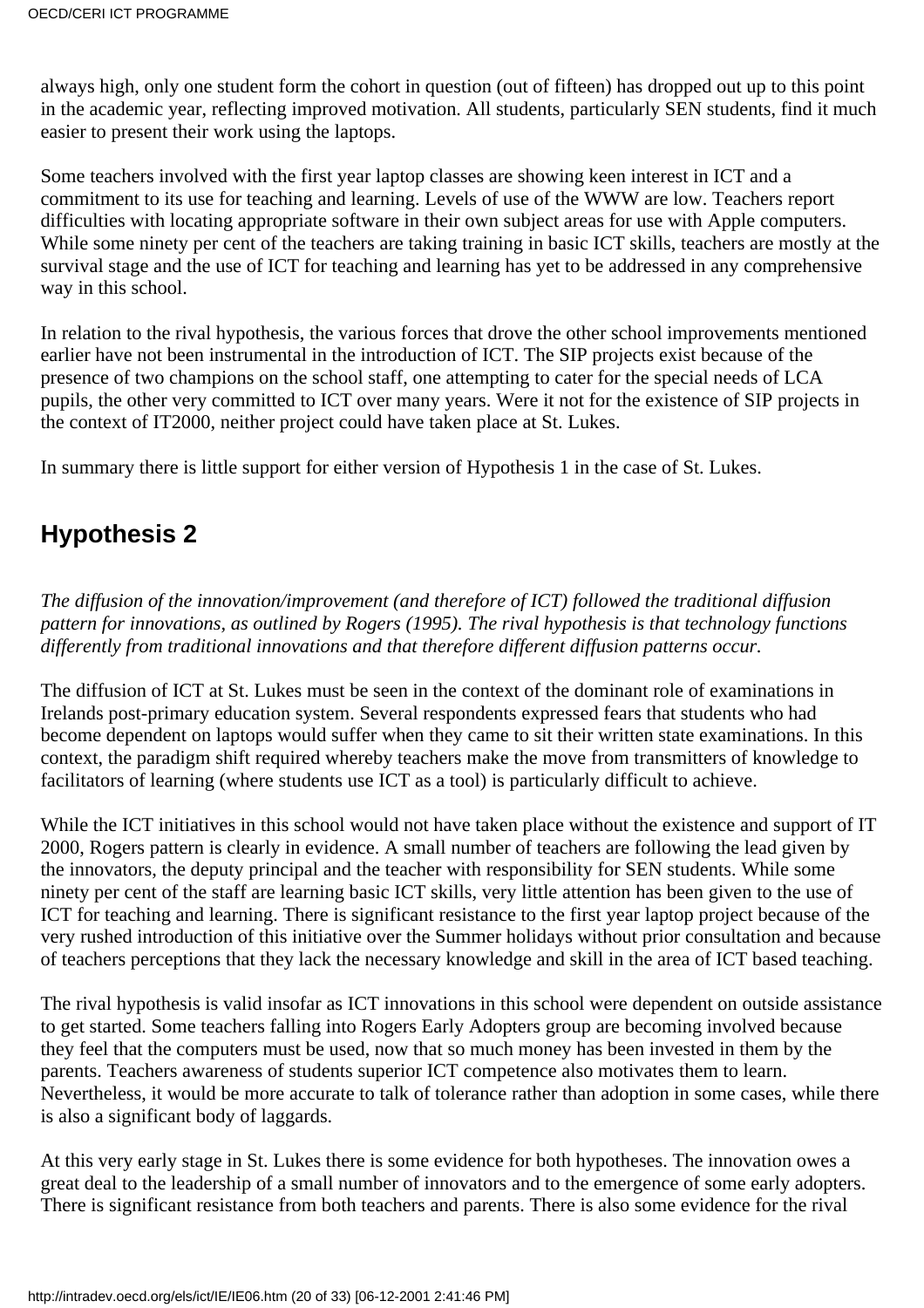hypothesis insofar as certain external factors are causing teachers of the two first year classes to feel pressurised to implement an innovation which was introduced without their knowledge.

## **Hypothesis 3**

*Successful implementation of ICT depends mostly upon staff competence in the integration of ICT into instruction and learning. This hypothesis assumes that teachers mediate ICT applications when they are successful, and that ICT s academic value relates positively to teacher competence. The rival hypothesis is that the school technological infrastructure and student ICT competence rather than staff competence determine ICT implementation outcomes.*

Staff members have experienced very little formal education and training in the use of ICT for teaching and learning. The introduction of laptops to first years was a particularly ambitious project which was undertaken hurriedly and in the absence of a clear strategy, probably because of the exigencies of the SIP project. While some ninety per cent of the staff are taking school-based courses in **basic** ICT skills, interviewees expressed reservations about teachers levels of competence in the use of ICT for teaching and learning. Nonetheless the training has been focused exclusively on skills training rather than on teaching.

Some first year staff are experimenting with software packages, although the availability of effective software for use on the Apples was perceived as problematic by many teachers. One very effective lesson was observed involving the use of Geometer Sketch Pad. Use of the laptops was also observed in a Language lesson and in a History lesson (where the WWW was used). First year students interviewed as part of this research expressed very positive views about the use of ICT for teaching and learning. The sixth year LCA students used the laptops for the preparation and presentation of Student Task reports.

It was very clear from the interviews that staff members felt that both competence and confidence are crucial for the effective integration of ICT for teaching and learning. While the availability of wireless technology means that the WWW has the potential to be extremely valuable in the classroom situation, teachers need much more in-service in the area. Members of the research team found themselves at the receiving end of several requests for help in relation to the identification of appropriate web sites.

As seen above in relation to Hypothesis 2, there is also some support for the rival hypothesis. The pressure resulting from the existence of a good school infrastructure and the desire of some teachers to match student competence both help to determine ICT implementation outcomes. The current infrastructure is relatively new and those technical problems arising at this time are competently dealt with by the ICT co-ordinator in the school.

To summarise, there is considerable evidence for the first hypothesis in the case of this school. While the extent to which ICT is being integrated into teaching and learning at this very early stage of the laptop initiatives is limited, those teachers with competence and confidence in ICT have begun to successfully integrate it into teaching and learning. The focus of existing training provision is on basic skills rather than pedagogy. There is also some evidence for the rival hypothesis insofar as the resulting pressure motivates teachers to develop the necessary competence.

## **Hypothesis 4**

*Gaps in academic performance between high and low poverty students will not increase when all*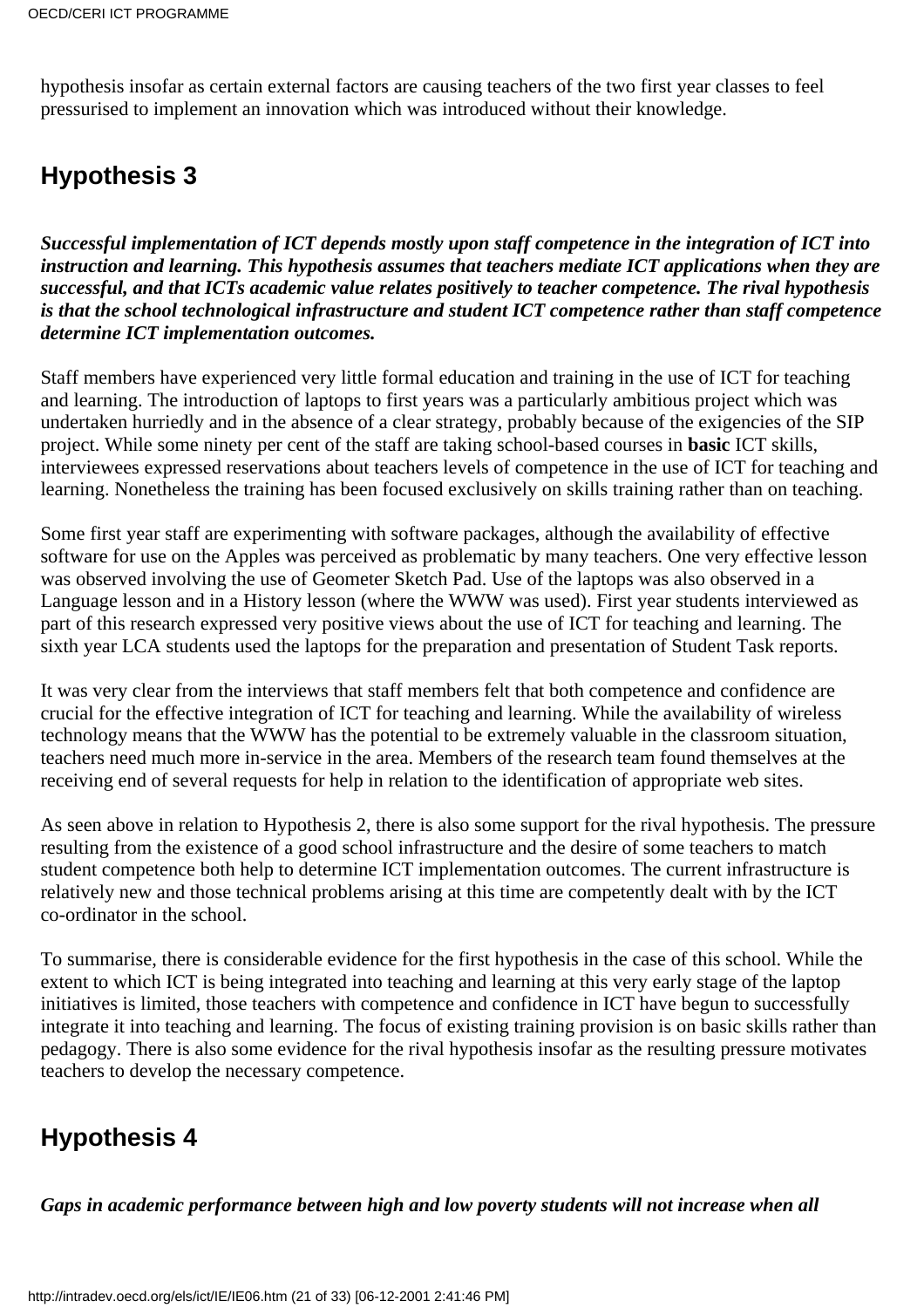#### *students have equal access to ICT. The rival hypothesis is that equal access to ICT will lead to more advantaged students increasing the performance gap with disadvantaged (high poverty) students.*

All students do not enjoy equality of access to ICT in **St. Lukes CBS**. The LCA laptop project represents an example of positive discrimination in favour of students from relatively high poverty backgrounds. While the parents of relatively high poverty students have used the local Credit Union to purchase laptops, there are concerns about the pressures of repayments - particularly if several members of one family were at school simultaneously - and some teachers fear that this may be socially divisive.

The general tendency was to say that the academically less able benefit most from ICT. Participating teachers feel that the academic motivation and performance of LCA students has improved, particularly in relation to the presentation of Student Task reports. Two SEN members of the LCA class are seen to have benefited greatly. While LCA students have used the laptops primarily for word processing purposes, they have also used the web for research purposes, as well as using the spell checker and dictionary. There are concerns about how they will perform in the external written examinations when they have become so dependent on laptops for their work.

According to the Deputy Principal, the low ability students use it far more than high ability students because of the LCA initiative. I think the low ability students are the ones who really gain from, not even from laptops, but from any difference in teaching. It livens the class and they need that to keep their attention going. The better-off kids will have tended to have a computer at home anyway and may not have opted into this scheme, so we ve no control over what they are doing at home. The socially deprived who are using them more than the better off.

While first year students only bring their laptops to school on one day per week, there has been some usage for teaching and learning in a way not found in the context of the LCA. It is too early to decide whether the academic performance of first years has been affected. Usage of ICT outside of the laptop classes is aimed at the acquisition of ICT skills.

There is some evidence for the first hypothesis and no evidence for the rival hypothesis in this school.

## **Hypothesis 5**

*Successful implementation of ICT will lead to the same or higher academic standards in spite of the low quality of many ICT materials. Academic standards are a function of teacher and school expectations and not of the standards of textbooks, ICT materials, and the like. The alternative hypothesis is that ICT use will lead to a lowering of academic standards as students spend more time on marginally beneficial searches and in browsing poor quality Web and courseware content.*

The academic standards reached by the LCA class at St. Luke s in terms of work presentation and motivation had shown improvement. Their student task reports in general education had also improved as a result of Internet use. Some LCA students ability to use the web for research purposes is very limited because of readability and other problems. It was observed that LCA students spend a lot of time on non-academic use, especially when they tire of academic work. Students in the first year laptop class only bring them in one day a week with only some teachers using them on that day. Exposure to ICT is limited to skill acquisition in the case of the other years.

There are fears about how students will cope with written examinations because of lack of practice with pencil and paper work. In the context of an examination-focused system, teachers of laptop classes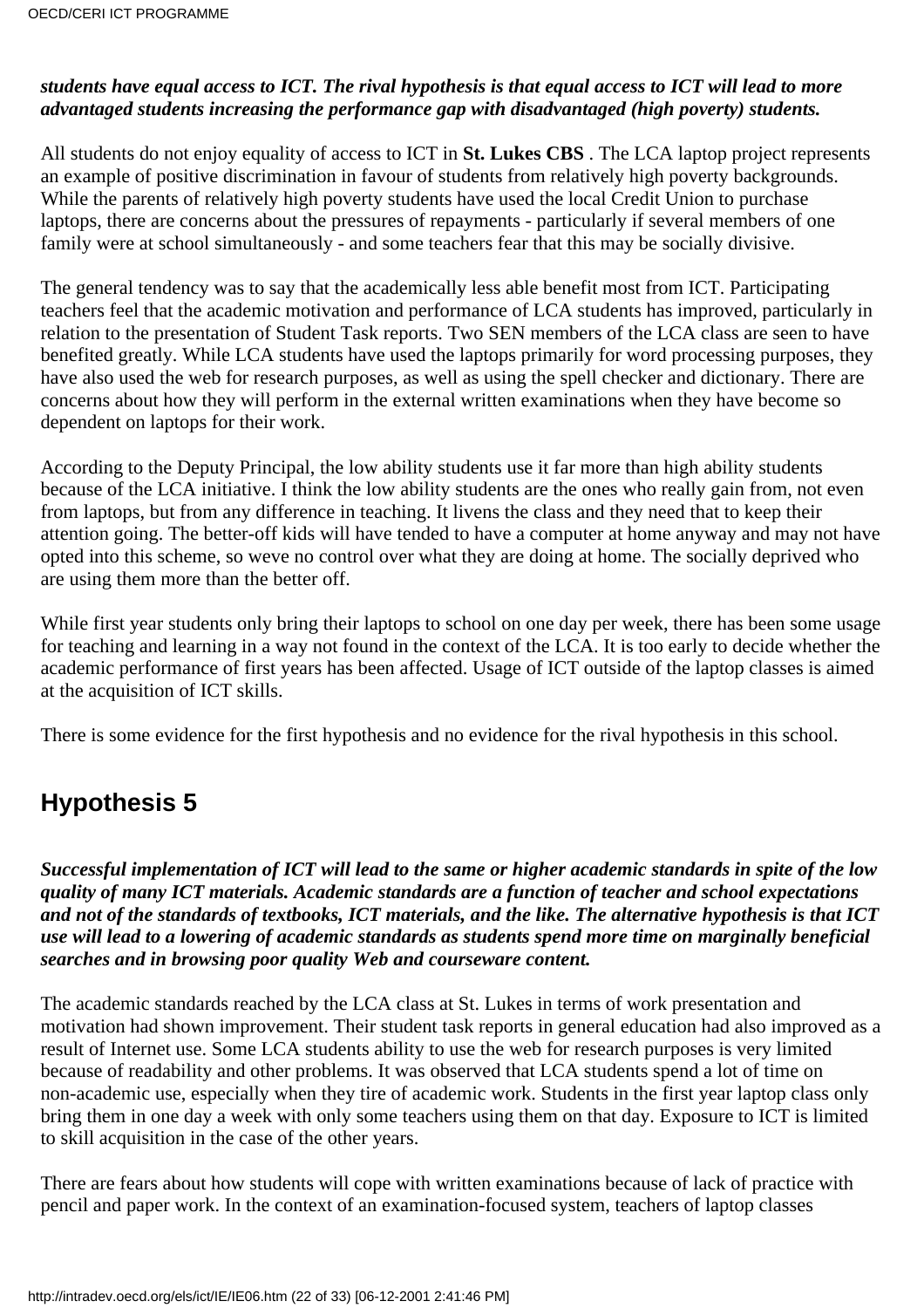commented on the amount of time that Internet-based work can take up.

In support of the rival hypothesis some interviewees felt that students were inclined to spend time on poor quality web content and games. Even though student use is tightly monitored.

In summary, the experience of the LCA class supports the hypothesis. While it is premature to draw conclusions in relation to the first years there are some indications that academic standards may improve where good software and appropriate web sites exist and are employed. In the case of both groups it is feared that the students will have difficulty with the written examinations.

# **Projection to the future**

## **Sustainability**

#### **Perceptions of teaching and learning in the school**

The authors feel that the dominant perceptions of teaching and learning are of great significance for the future integration of ICT at St. Luke s. The pressure of getting the course covered was the major concern of teachers at this site. Survey respondents saw ICT as important to teaching in the following situations: write a paper with a word processor (62%); search for information on the WWW (64%); present information: (57%). This emphasis on coverage was reflected in the popularity of the data projector. For example, one teacher put it as follows - if I was starting again everything would be prepared on the computer ready to be downloaded for the students. A teacher who is very enthusiastic about ICT tends to stick to chalk and talk because when we used it with second years we were moaning that wed get more done with chalk and talk. It s very time consuming. Perhaps we should leave it to industry to train them.. we should make sure they get the points. A language teacher commented that she couldn t imagine how students would learn as much using ICT as in an ordinary class, they wouldn t learn as quickly, wouldn t have the ability to do the questions.... the normal way is better than ICT for my language. I would use it if there were better packages [but I am] worried about time wasted. Another teacher remarked that the laptops are not the ideal way of covering a course quickly but it makes them feel they are using it for a subject. A teacher of Science who enjoyed ICT use felt that too much time being taken from the core subjects. She finds it seriously time consuming... while computers level the playing pitch, structure the pupils learning, it might be using up that time that should be given to a subject... last year I lost a class to computers and I was furious.

The room designated for use as a library in the school is not currently stocked with books and part of it is used as a classroom. The SEN teacher commented that she would love a proper library in the school as an access room for SEN. This could really increase learning. The power of laptops to call up libraries of stuff was seen by some interviewees as an important advantage of the laptop initiative.

In response to the question of how to improve teaching and learning, teachers referred to issues such as strong student discipline and responding to student difficulties arising out of home problems. For example: these kids dont have the discipline to sit down and learn.. levels of literacy are shocking... question of attention span.. the teacher has got to be an entertainer

ICT is a tool. The only way you can improve learning is to have consistency and discipline in a school. class size, literacy levels at junior levels - twenty five per cent on average are below. There s need for a second person in the room.

When asked about ways to improve teaching and learning, parents suggested new Science labs, smaller class size, school drop out and improving the school furniture and flooring.

#### **Planning and evaluation**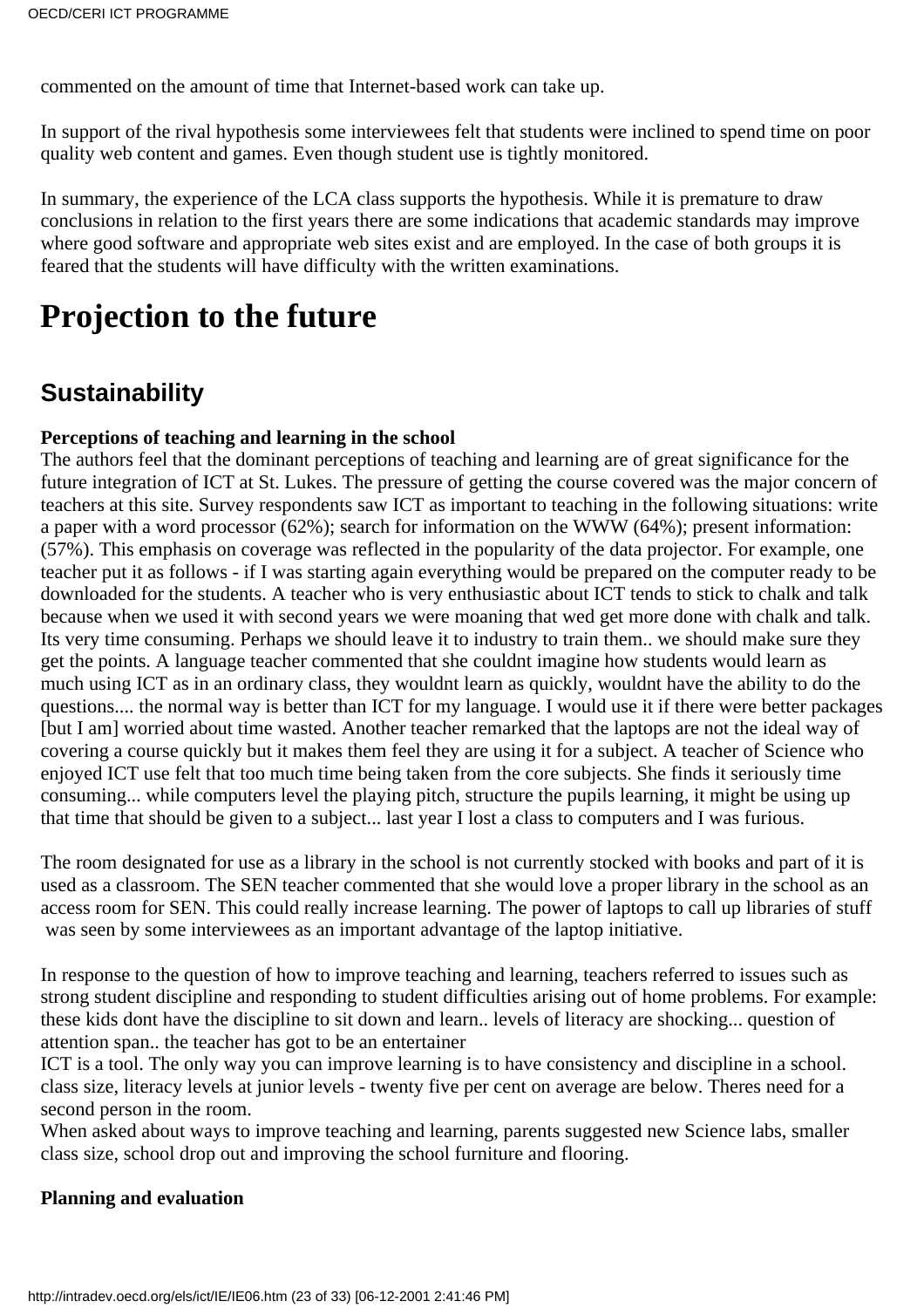A teacher who is critical of the first year laptop initiative thought that a moratorium would be wise. He saw the need for a root and branch examination of where we re at and what we re doing.. we re way ahead of most schools... it wasnt looked at critically enough.. my impression is that the amount of use in the normal course of a day is limited enough.

#### **Future of reform in the school**

It would appear that the main reforms identified above will continue in the school. The principal and staff are committed to the continuance of greater staff involvement in the running of the school and it looks as if the new programmes (LCA and TYO) will remain. For example, the LCA co-ordinator feels that the most important development would be to build on the existing work with SEN students through the provision of a backup service for the teacher... Teachers need to be more aware of the problems facing pupils... there is a need for social and psychological services.

It is the hope of the Deputy Principal that the incoming first years will again get laptop .. my hope will be that in the long term every class in school will have laptops. In that event the present network wont then be able to cope with that, so we will have to get funding from somewhere [to] expand the network facilities. At the moment it can take all the computers we have in the school and we can expand it to take several hundred machines, that s not a problem. We are looking for support for that from local industry. We ve been assured that certain industries will support it. He feels that ICT has now gathered its own momentum at St. Luke s - I don t think it matters who individually goes.

The Deputy Principal s dream was that if children throughout the country were given their own computers [and] their own e-mail address and if schools were given money to develop proper websites with proper subject content on the sites.. then children could continue their work at home and at school. He would like to see the NCCA encouraging greater integration of ICT into particular subjects. He pointed out that the trainers for Mathematics were recommending the use of specific computer applications into teaching of Mathematics. This will be published by the Department of Education and sent out to our schools very shortly. That is a first step. Up to now this department hasn t wanted to promote anything commercial.

While most respondents weren t as positive about ICT at St. Luke s as the Deputy Principal, there is a strong sense around the school of the inevitability of ICT. Yet few respondents were convinced of the role of ICT s in teaching and learning for students aiming at the traditional Leaving Certificate. The view of the SEN teacher would appear to be representative: it s a myth if people think that IT will replace the teacher.. for students you need the input of the teacher.. [shouldn t] mislead parents to think that computers will replace teaching. Management expect me to solve all the literacy problems with ICT!

Several interviewees identified the need for staff to gain more confidence and for software that was specific to the Irish situation. One enthusiastic teacher identified the need for more support from the DES for teachers if ICT was to be integrated into teaching and learning, adding that she would love to do a Master s if [she] could afford it.

## **Transferability**

St. Luke s is a typical boys secondary school where the main emphasis is on academic achievement. Teachers see conflict between the use of ICT s for teaching and learning with mainstream classes and the achievement of content coverage for examination success. In this they are probably typical of academic schools.

The enthusiasm of students and some teachers for the use of laptops is likely to be replicated in other schools, though hardly to the same extent in the case of the ICT specialist. Laptops are an expensive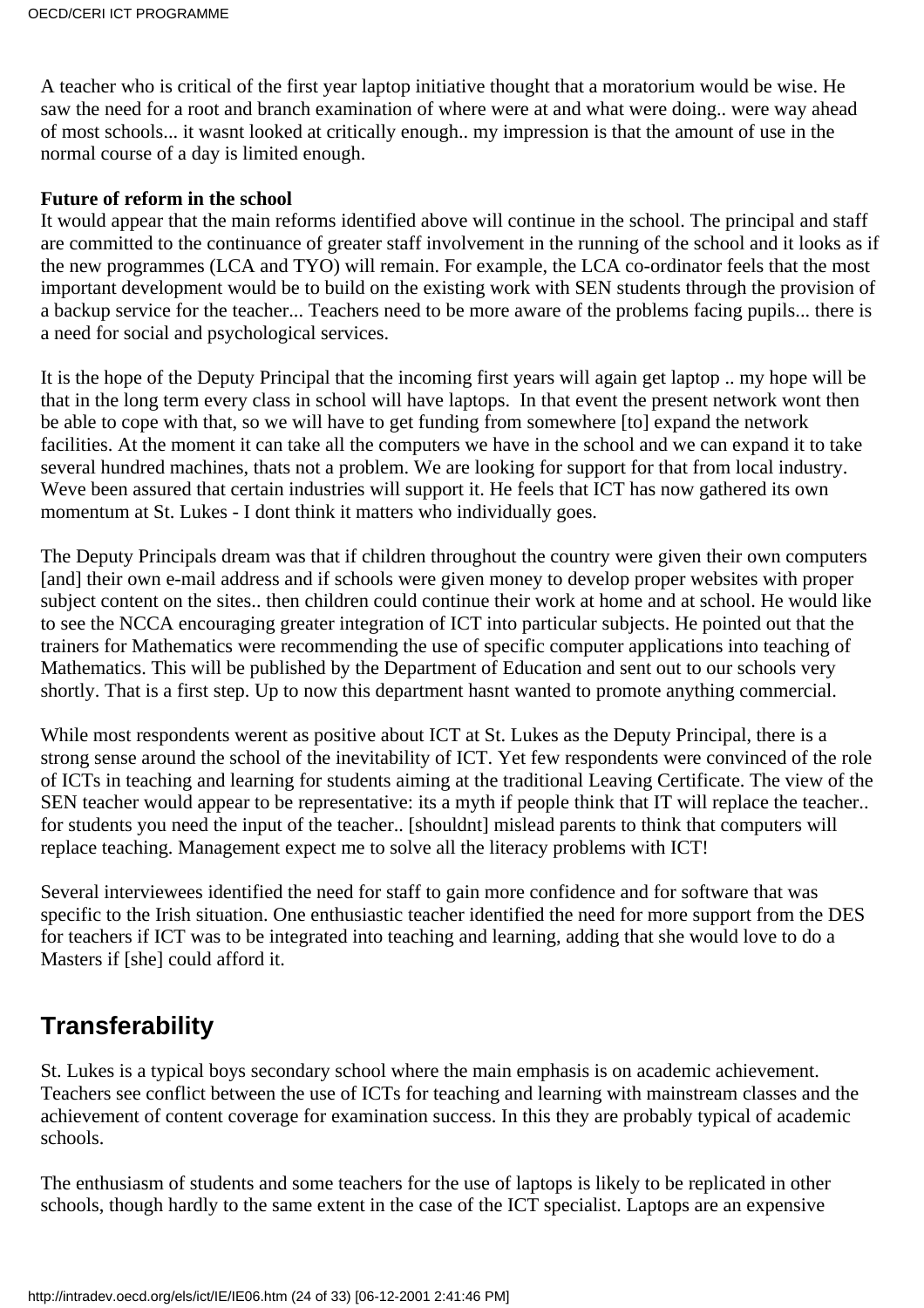commodity and this has implications for transferability if the fundamental principle of equity is to be upheld..

Teachers at St. Luke s are unhappy about the lack of advance planning. This would have to be addressed if this initiative were to be attempted elsewhere. Many of them also need to develop confidence through participation in further professional development programmes where the emphasis is on teaching and learning rather than basic skills. This would also have to be addressed in other schools wishing to introduce laptops to mainstream classes.

The success of the laptop initiative in the LCA setting is an exciting development which challenges the DES to consider the dissemination of this initiative with the same provisos in relation to teacher professional development. Because of the clear link between participation in the LCA and social disadvantage it would be necessary to put the same arrangements in place as in the case of St. Lukes. The excellent potential of ICT for improving the teaching and learning environment for SEN students, which has emerged clearly from the case studies, merits further attention from the DES and school authorities.

# **Concluding remarks**

It must be recognized that the first year laptop initiative at St. Luke s had only been in place for some five months when the research team visited the school and that time in school had been seriously restricted by the ASTI s industrial action which involved some thirteen days of what was effectively school closure, often involving the designated laptop day. It was unfortunate that there had been no time for planning or classroom focused professional development in advance of this initiative. Despite these circumstances, pockets of good practice were evident and the students were remarkably enthusiastic about the use of laptops. Furthermore, the initiative has been extended from one to two days per week and it has been decided to give incoming first years the same opportunity.

The use of laptops with the LCA class has been remarkably successful and the students are loud in their praise of this initiative which is of particular importance for the future direction of SEN provision and for initial vocational education and training programmes such as the LCA. The laptop initiatives at St. Luke s are novel and uniquely interesting and they deserve to be monitored on an ongoing basis.

# Appendix A

Fieldwork was undertaken during January 2001.

## **Teacher Interviews**

Principal interview (Dr. Jim Gleeson) (60 minutes approx.)

IT Specialist interview (Dr. Jim Gleeson) (75 minutes approx.)

Business Studies teacher 1 interview (Dr. Jim Gleeson) (90 minutes approx.)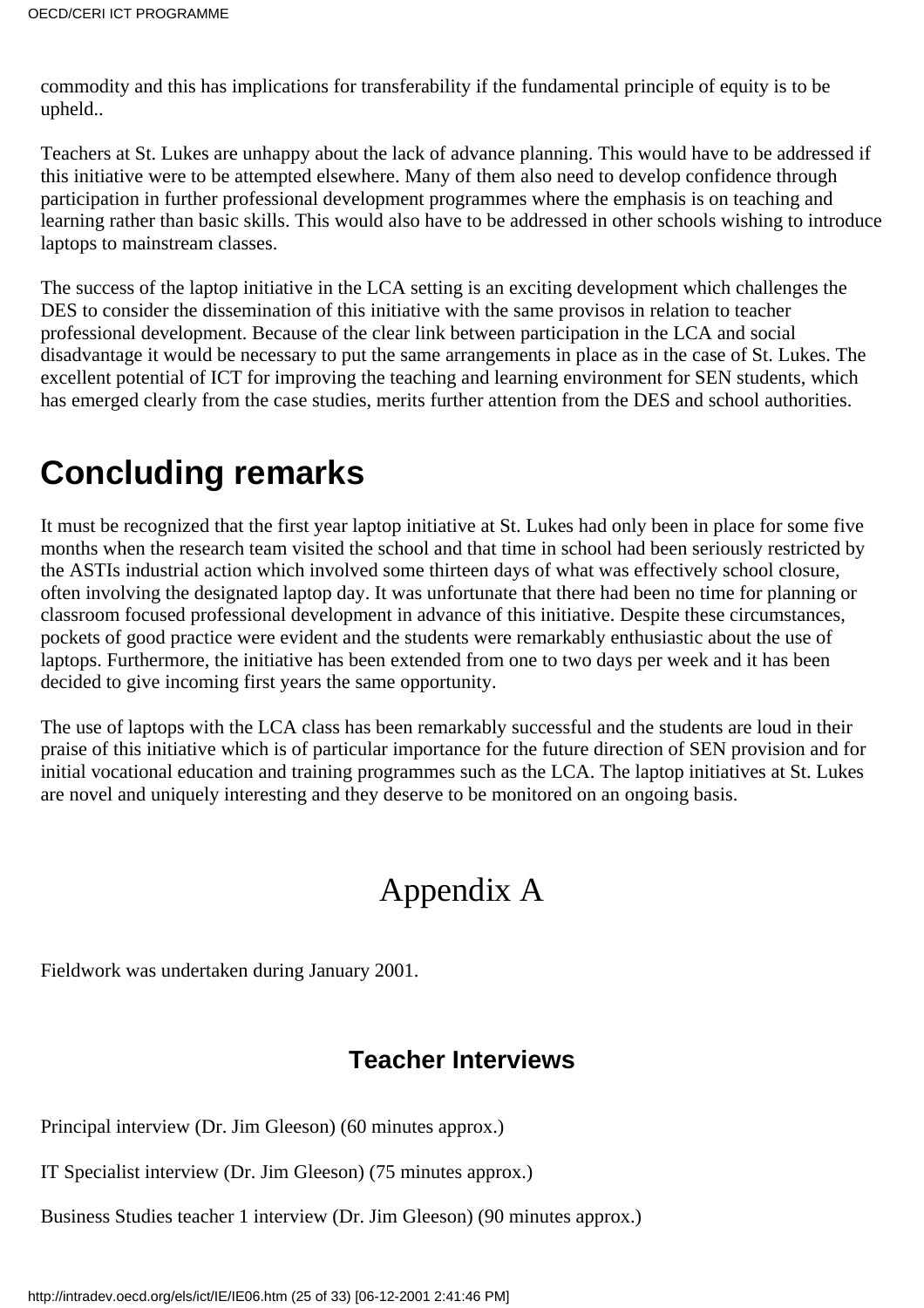LCA co-ordinator interview (Dr. Jim Gleeson) (60 minutes approx)

Teacher of History interview (Dr. Jim Gleeson) (60 minutes approx.)

Teacher of Geography interview (Keith Johnston) (40 minutes approx.)

SEN teacher interview (Keith Johnston) (70 minutes approx.)

Teacher of Science 1 interview (Keith Johnston) (45 minutes approx.)

Teacher of Irish interview (Keith Johnston) (40 minutes approx.)

Teacher of Modern Languages interview (Oliver McGarr) (40 minutes approx.)

Teacher of Science teacher 2 interview (Oliver McGarr) (40 minutes approx.)

### **Parent Interviews**

Parent interview 1 (Dr Jim Gleeson) (30 minutes approx.) Parent interview 2 (Dr. Jim Gleeson) (40 minutes approx.) Parent interview 3 (Keith Johnston) (30 minutes approx.) Parent interview 4 (Keith Johnston) (30 minutes approx.)

### **Student interviews**

Student interview 1: First Year Group (Keith Johnston) (40 minutes approx.) Student interview 2: Transition Year Group (Oliver McGarr) (40 minutes approx.) Student interview 3: LCA Sixth Year Group (Dr Jim Gleeson) (40 minutes approx.)

### **Classroom Observations**

| <b>LCA</b> | Student Task       | Social Education        | Base room (with | Jim Gleeson |
|------------|--------------------|-------------------------|-----------------|-------------|
|            |                    | $(2 \text{ teachers} +$ | laptops)        |             |
|            |                    | classroom assistant)    |                 |             |
| LCA        | English<br>Student | English                 | Base room (with | Jim Gleeson |
|            | Task               | $(2 \text{ teachers} +$ | $ $ laptops $)$ |             |
|            |                    | classroom assistant)    |                 |             |
| <b>LCA</b> | Information        | <b>Business</b>         | Base room (with | Jim Gleeson |
|            | Technology         | $ $ (teacher +          | laptops)        |             |
|            |                    | $ classroom$ assistant) |                 |             |
|            |                    |                         |                 |             |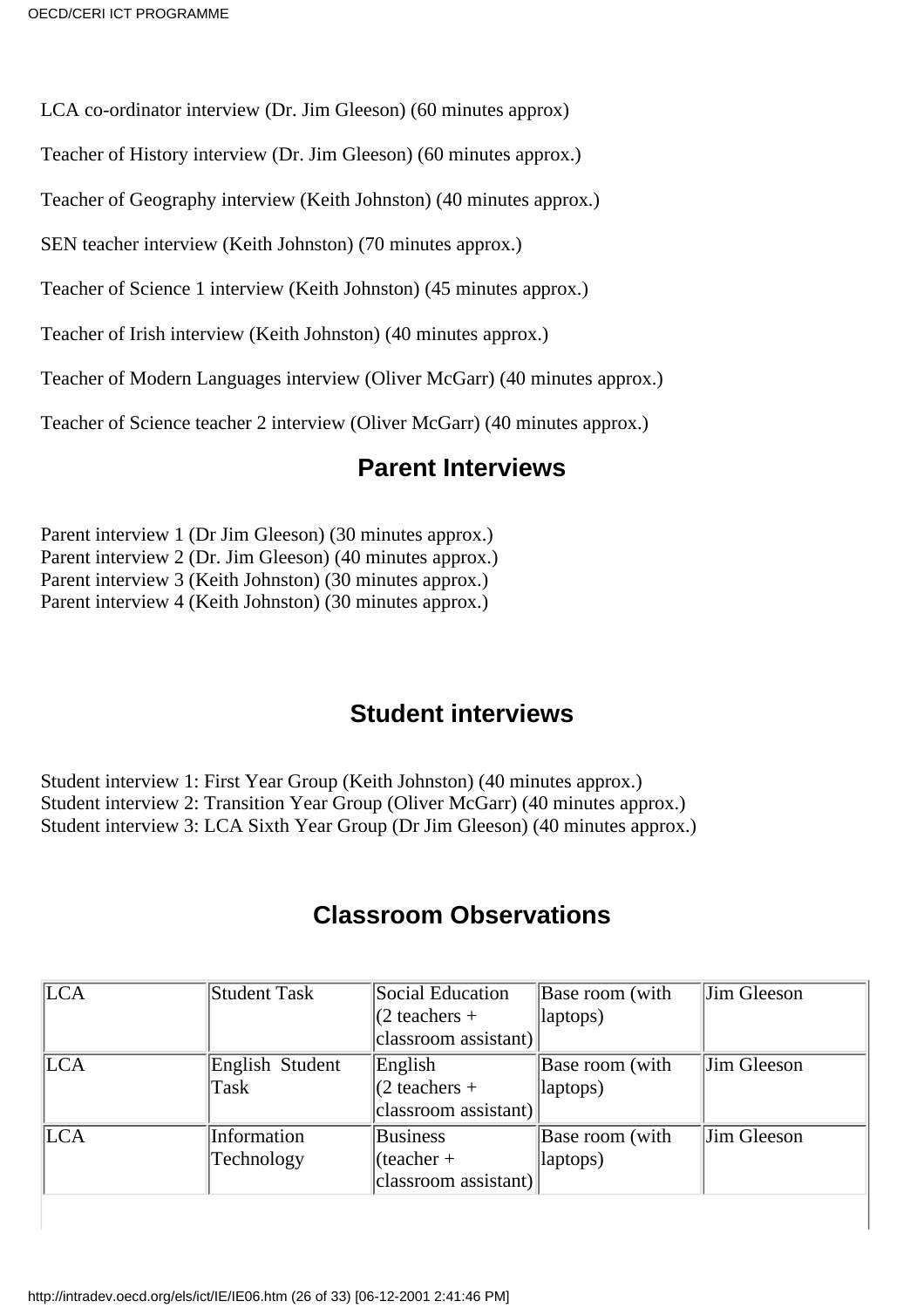| LCA                 | <b>Irish</b>              | Irish teacher                                        | Base room (with<br>laptops)  | <b>Jim Gleeson</b>    |
|---------------------|---------------------------|------------------------------------------------------|------------------------------|-----------------------|
| LCA <sup></sup>     | Vocational<br>Preparation | Mini-Company<br>$(teacher +$<br>classroom assistant) | Base room (with<br>laptops)  | <b>Jim Gleeson</b>    |
| LCA                 | <b>Student Task</b>       | I.T. teacher                                         | Base room (with<br>laptops)  | <b>Oliver McGarr</b>  |
| LCA                 | Computers                 | <b>Business teacher</b>                              | Computer room                | Oliver McGarr         |
| $\overline{5^{th}}$ | Computers                 | Languages teacher                                    | Computer Lab                 | <b>Oliver McGarr</b>  |
| <b>TYO</b>          | Mini-Company              | Students working<br>independently.                   | <b>Media Studies</b><br>room | <b>Oliver McGarr</b>  |
| 1 <sup>st</sup>     | Mathematics               | <b>Mathematics</b><br>teacher                        | Base room (with<br>laptops)  | Jim Gleeson           |
| 1 <sup>st</sup>     | Mathematics               | Mathematics<br>teacher                               | Base room (with<br>laptops)  | <b>Oliver McGarr</b>  |
| 1 <sup>st</sup>     | <b>Business</b>           | <b>Business teacher</b>                              | Base room (with<br>laptops)  | <b>Oliver McGarr</b>  |
| 1 <sup>st</sup>     | Geography                 | Geography teacher                                    | Base room (with<br>laptops)  | <b>Oliver McGarr</b>  |
| 1 <sup>st</sup>     | German                    | German teacher                                       | Base room (with<br>laptops)  | <b>Oliver McGarr</b>  |
| 1 <sup>st</sup>     | History                   | <b>History</b> teacher                               | Base room (with<br>laptops)  | <b>Keith Johnston</b> |
| 1st                 | French                    | French teacher                                       | Base room (with<br>laptops)  | Keith Johston         |
| 1 <sup>st</sup>     | English                   | English teacher                                      | Base room (with<br>laptops)  | Keith Johnston        |
| 2 <sub>nd</sub>     | Mathematics               | Mathematics                                          | Computer room                | Keith Johnston        |

#### **Outside-of-Classroom Observations**

Keith Johnston and Oliver McGarr

# Appendix B

Questionnaire distributed to all staff members (??) with 22 responses.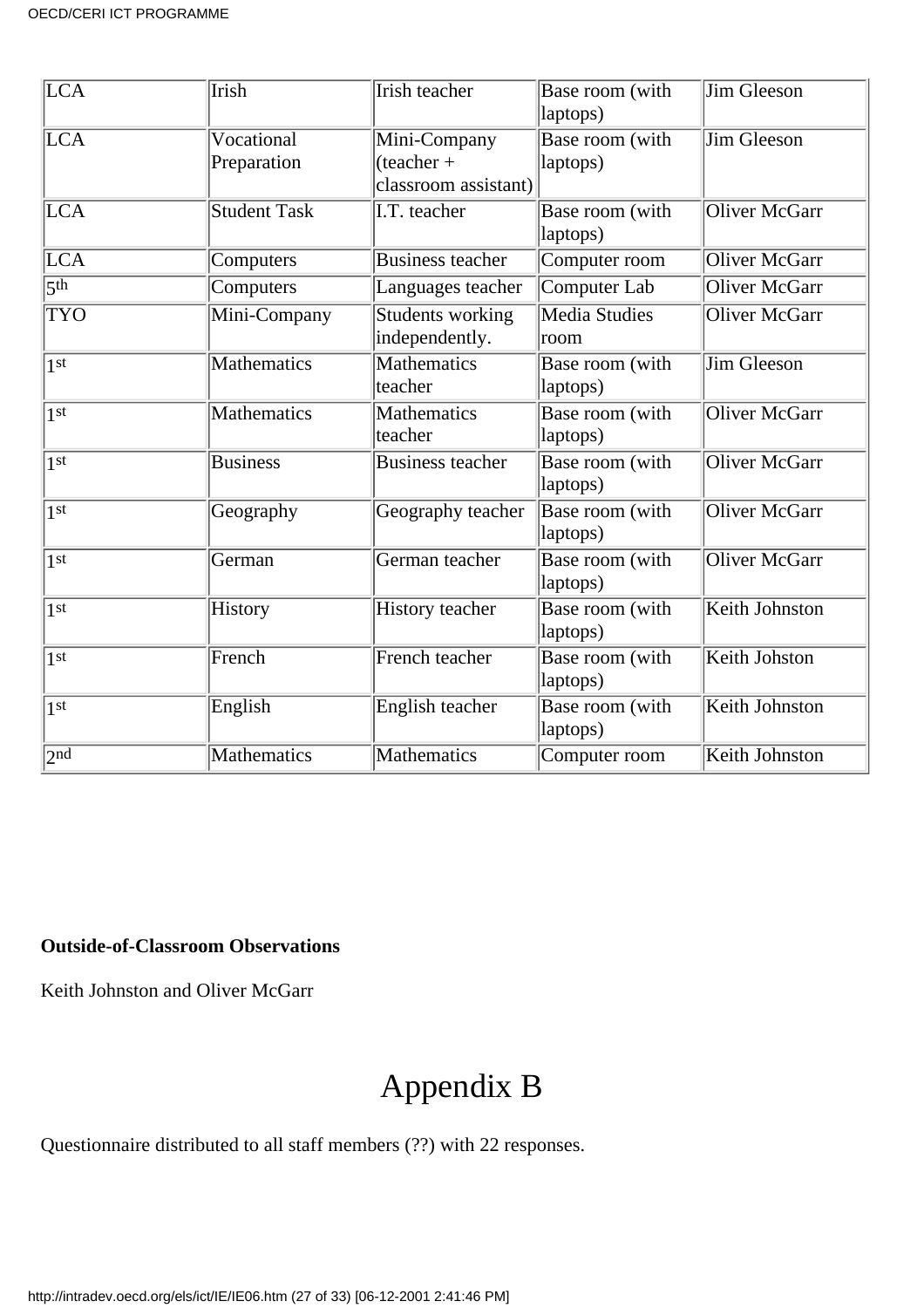How comfortable are you with using a computer to do each of the following? Choices are:

- 1. Very comfortable
- 2. Comfortable
- 3. Somewhat comfortable
- 4. Not at all comfortable

| 1. Write a paper                                            | 38% | 38% | $5\%$ | 19% |
|-------------------------------------------------------------|-----|-----|-------|-----|
| 2. Search for information on the World Wide 36%<br> Web WWW |     | 23% | 36%   | 5%  |
| 3. Create and maintain web pages                            | 5%  | 9%  | 24%   | 62% |
| 4.Use a data base                                           | 10% | 35% | 10%   | 45% |
| 5.Develop a data base                                       | 14% | 10% | 19%   | 57% |
| 6. Send and receive e-mail                                  | 50% | 23% | 5%    | 23% |
| 7. Write a programme                                        | 5%  | 5%  | 24%   | 66% |
| 8. Draw a picture or diagram                                | 18% | 18% | 27%   | 37% |
| 9. Present information (e.g., use PowerPoint                | 29% | 14% | 19%   | 38% |
| or equivalent                                               |     |     |       |     |

How important is each of the following computer-related skills for your teaching? Choices are:

- 1. Very important,
- 2. Important,
- 3. So-so, and
	- 1. Not important at all

| 10. Write a paper with a word processor | 48%     | 14%     | 14%    | 24%           |
|-----------------------------------------|---------|---------|--------|---------------|
| 11. Search for information on the WWW   | $ 32\%$ | $ 32\%$ | 23%    | 13%           |
| $ 12$ . Create web pages                | 0%      | $0\%$   | 29%    | 71%           |
| $ 13.$ Use a data base                  | 10%     | 14%     | $33\%$ | 43%           |
| 14. Develop a data base                 | 5%      | 24%     | 19%    | $\sqrt{52\%}$ |
| 15. Send and receive e-mail             | 14%     | 29%     | 14%    | 43%           |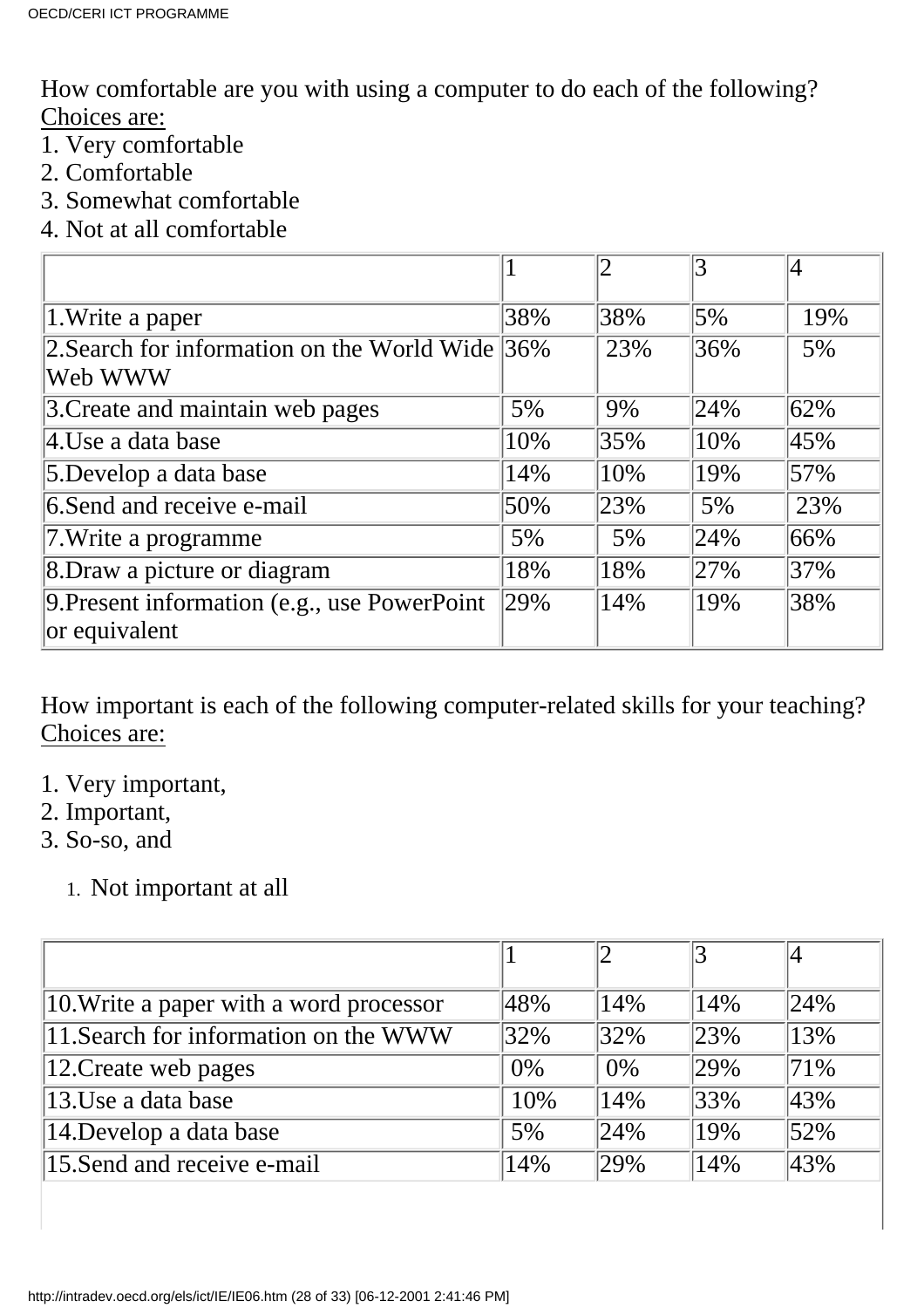| $\parallel$ 16. Write a programme                  | $0\%$ | 10%     | 16% | 74% |
|----------------------------------------------------|-------|---------|-----|-----|
|                                                    |       |         |     |     |
| $\parallel$ 17. Draw a picture or diagram with a   | 15%   | 125%    | 20% | 40% |
| graphing/drawing application                       |       |         |     |     |
| 18. Present information (e.g., use PowerPoint 24%) |       | $ 33\%$ | 14% | 29% |
| $\alpha$ equivalent)                               |       |         |     |     |

During the past school year, how often did your students on average do the following for the work you assigned? Choices are:

- 1. Several times each week
- 2. Several times each month,
- 3. A few times
- 4. Never

|                                                 |        | 2      | 3      | 4    |
|-------------------------------------------------|--------|--------|--------|------|
|                                                 |        |        |        |      |
| 19.use the World Wide Web                       | 14%    | 14%    | 27%    | 45%  |
| 20 create web pages                             | 0%     | $ 0\%$ | $ 0\%$ | 100% |
| 21 send or receive e-mail                       | $ 0\%$ | 10%    | 30%    | 60%  |
| 22. use a word processing program               | 19%    | 19%    | 14%    | 48%  |
| $ 23$ . use a computer to play games            | $0\%$  | $ 0\%$ | 14%    | 86%  |
| $ 24.$ use a spreadsheet                        | $0\%$  | 5%     | 33%    | 62%  |
| $ 25$ . use a graphics program                  | 0%     | 0%     | 24%    | 76%  |
| 26. join in an on-line forum or chat room       | $0\%$  | $ 0\%$ | $5\%$  | 95%  |
| 27. use a presentation program (e.g.,           | $\%$   | $9\%$  | 29%    | 62%  |
| PowerPoint)                                     |        |        |        |      |
| $ 28$ . use an instructional program (including | 5%     | 10%    | 24%    | 62%  |
| simulations)                                    |        |        |        |      |
| $ 29$ other computer uses (specify)             | 12.5%  | 12.5%  | 0%     | 75%  |

30. How would you rate your ability to use a computer? Choices are: *(Please tick appropriate box)*

| Good | 27% |  |
|------|-----|--|
| Fair | 41% |  |
|      |     |  |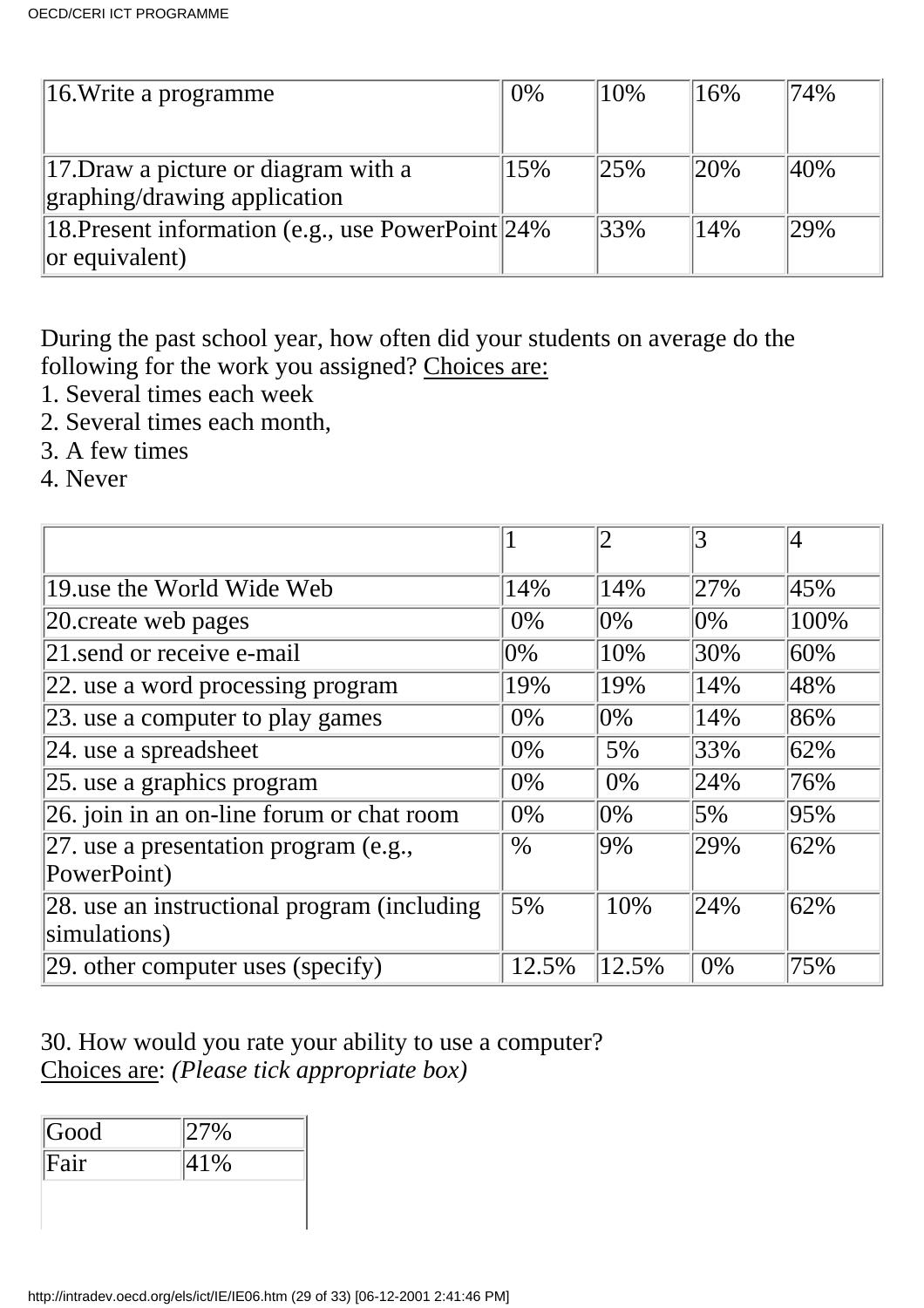| $ $ Poor | $ 32\%$ |
|----------|---------|
|          |         |
|          |         |

Answer questions 31-38 based on experiences or policies from the last school year.

31. Was student computer use ever evaluated for grading? *(Please tick appropriate box)*

|--|--|--|--|

32. If you assigned World Wide Web searching, how much freedom did you allow students in locating sites to visit?

*(Please tick appropriate box)*

| $\ $ no restrictions $\ $ 6% |  | some restrictions $\ 47\%$ designated sites only $\ 47\%$ |  |
|------------------------------|--|-----------------------------------------------------------|--|

33.Did you create or modify a Web site with any of the classes that you taught? *(Please tick appropriate box)*

 $\overline{Y}$ es  $\overline{4.5\%}$  No  $\overline{95.5\%}$ 

34.What portion of the computer use in your classes was directly related to the course content?

*(Please tick appropriate box)*

| -4.40<br>$\ $ al. | $\Omega_{00}$ | $\sim$ $\sim$ + | 0/2<br>17 | าm∩ | $\sqrt[1]{6\%}$ | 'le<br>$-7227$<br>$\ddot{\phantom{0}}$ | $\sim$ $\sim$<br>$V_{\alpha}$ |  |
|-------------------|---------------|-----------------|-----------|-----|-----------------|----------------------------------------|-------------------------------|--|
|-------------------|---------------|-----------------|-----------|-----|-----------------|----------------------------------------|-------------------------------|--|

35.What portion of the computer use that you assigned was done by students individually?

*(Please tick appropriate box)*

| all | $\%$ | most | ຳ $3\%$<br>ر ب | some | $128\%$ | little<br> verv | 78% |  |
|-----|------|------|----------------|------|---------|-----------------|-----|--|
|-----|------|------|----------------|------|---------|-----------------|-----|--|

36.If you have a computer at home, how often did you use it for preparing for teaching?

*(Please tick appropriate box)*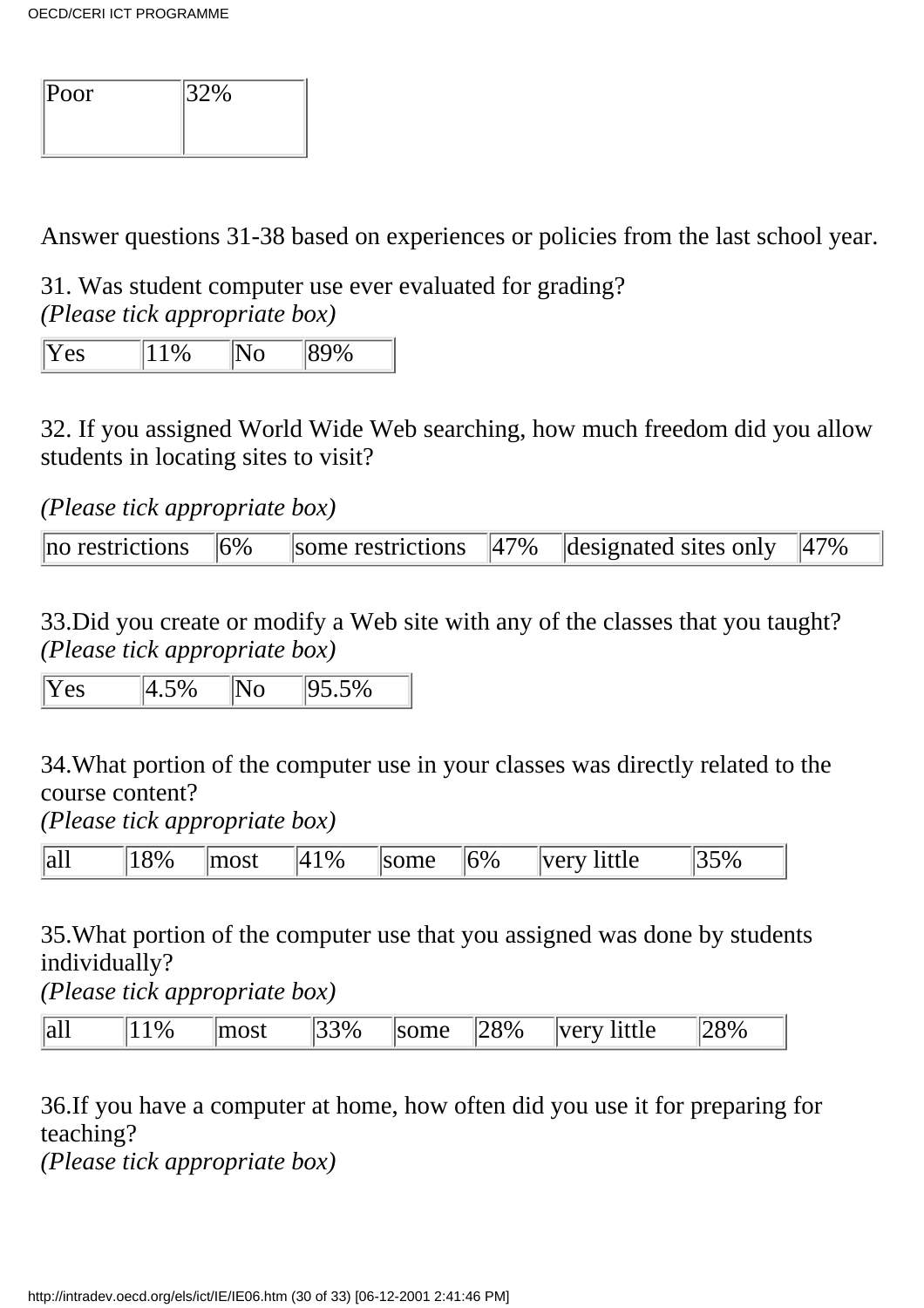| Several times a week    | 19% | Several times a month | 19% |
|-------------------------|-----|-----------------------|-----|
| $\mathbb{A}$ few times  | 19% | Never                 |     |
| $\mathbb{N}$ o computer | 3%  |                       |     |

37.Did you participate as a student or instructor in a virtual course through the Internet/World Wide Web?

*(Please tick appropriate box)*

| $ \mathbf{V} $<br>100/<br>Y es | $\mathbf{A}$<br>N 6<br>91 A. D | $1\%$ |  |
|--------------------------------|--------------------------------|-------|--|
|--------------------------------|--------------------------------|-------|--|

38. Did you involve your students in collaborative learning over the Internet/World Wide Web with students from other classes?

*(Please tick appropriate box)*

|  | $\cdot$ |
|--|---------|
|--|---------|

39.Are you currently using technology to collaborate with other teachers (professional chat rooms, forums, or the like)?

*(Please tick appropriate box)*

| ľ<br>r,<br>ັ |  | ◡ |
|--------------|--|---|
|              |  |   |

40.How many e-mail messages do you send each week on average?

*(Please tick appropriate box)*

| $\mathbb{M}$<br>$\sim$<br>`han<br>$\gamma$ re<br>. . | $\gamma_{0}$    | <b>.</b>           | 7 U |
|------------------------------------------------------|-----------------|--------------------|-----|
| $\overline{\phantom{0}}$                             | $\mathbb{C}$ CC | $n \Delta$<br>viiv |     |

## How many of the following have you ever done?

### 41. Made changes to a computer s hardware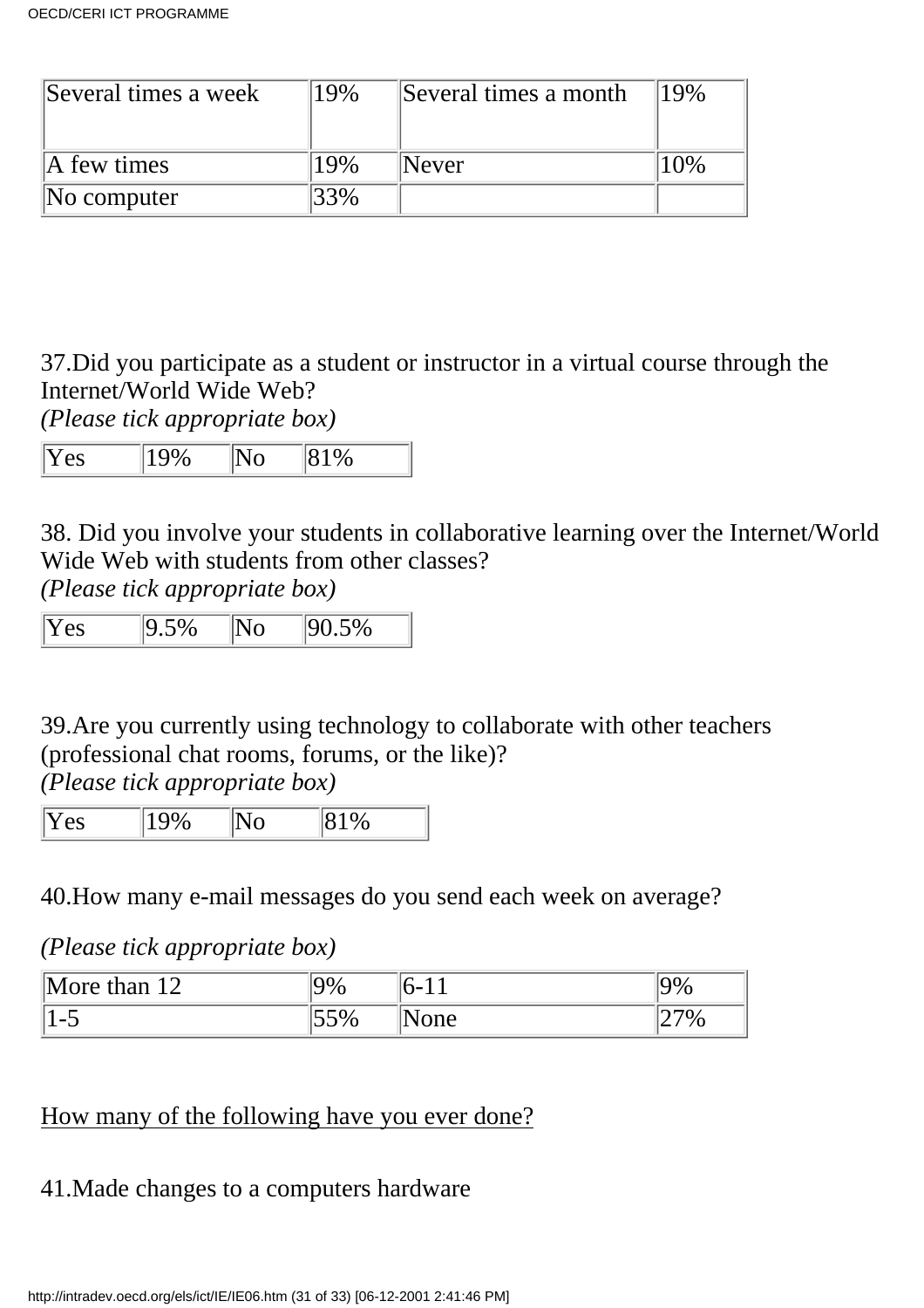### *(Please tick appropriate box)*

Yes 29% No 72%

### 42. Updated an application program (word processor, graphics program, etc.)

*(Please tick appropriate box)*

| Yes | $7\%$ | N. | 72% |
|-----|-------|----|-----|

### 43. Recovered a damaged file *(Please tick appropriate box)*

| $ \mathbf{V} $<br>Y es | $A \Omega$ | $86\%$ |
|------------------------|------------|--------|
|                        |            |        |

### 44. Created a web site *(Please tick appropriate box)*

### 45. Developed a data base

### *(Please tick appropriate box)*

| Yes<br>$\%$ |
|-------------|
|-------------|